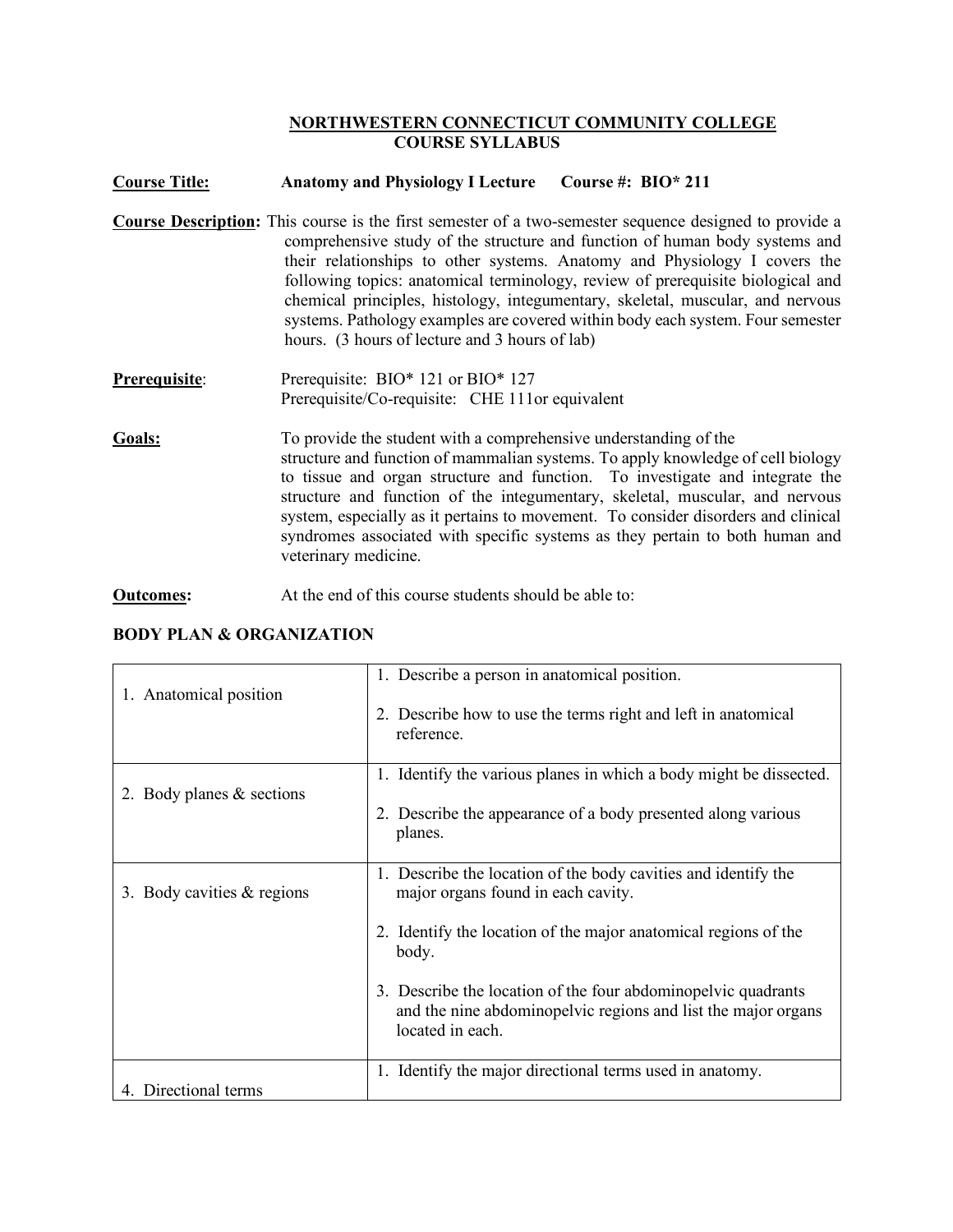|  | 1. 2. Describe the location of body structures, using appropriate<br>directional terminology. |
|--|-----------------------------------------------------------------------------------------------|
|  |                                                                                               |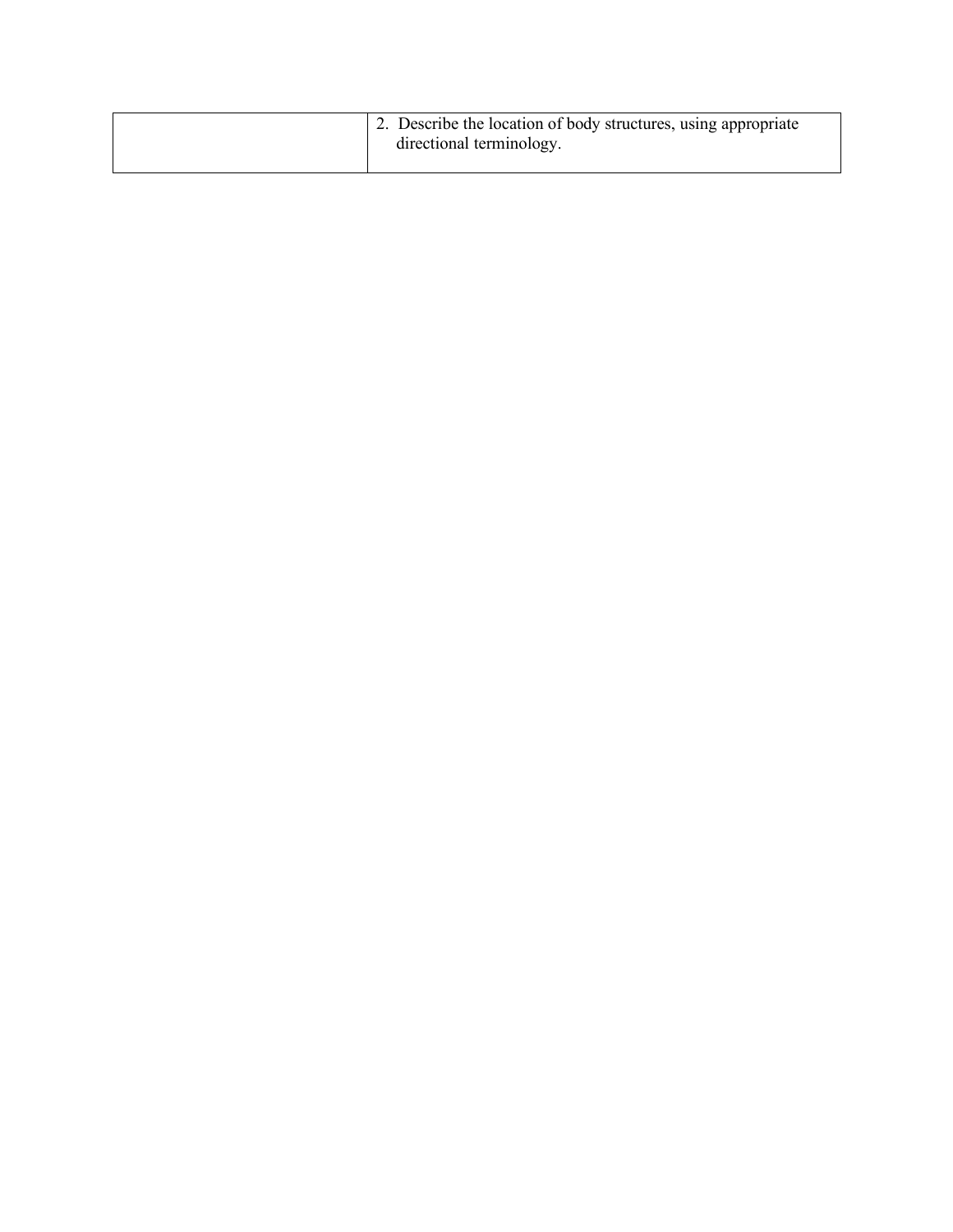| 5. Basic terminology       | 1. Define the terms anatomy and physiology.                                                                     |
|----------------------------|-----------------------------------------------------------------------------------------------------------------|
|                            | 2. Give specific examples to show the interrelationship between<br>anatomy and physiology.                      |
|                            | 3. Describe the location of structures of the body, using basic<br>regional and systemic terminology.           |
| 6. Levels of organizations | 1. Describe, in order from simplest to most complex, the major<br>levels of organization in the human organism. |
|                            | 2. Give an example of each level of organization.                                                               |
| 7. Survey of body systems  | 1. Identify the organ systems of the human body and their major<br>components.                                  |
|                            | 2. Describe the major functions of each organ system.                                                           |

## **HOMEOSTASIS**

| 1. Definition                                 | Define homeostasis                                                                                                                                                                                                                                                                  |
|-----------------------------------------------|-------------------------------------------------------------------------------------------------------------------------------------------------------------------------------------------------------------------------------------------------------------------------------------|
| 2. General types of homeostatic<br>mechanisms | 1. Identify the components of a feedback loop and explain the<br>function of each.<br>2. Compare and contrast positive and negative feedback in<br>terms of the relationship between stimulus and response.                                                                         |
|                                               | 3. Explain why negative feedback is the most commonly used<br>mechanism to maintain homeostasis in the body.                                                                                                                                                                        |
| 3. Examples of homeostatic<br>mechanisms      | 1. Provide an example of a negative feedback loop that<br>utilizes the nervous system to relay information. Describe the<br>specific organs, structures, cells or molecules (receptors,<br>neurons, CNS structures, effectors, neurotransmitters) included<br>in the feedback loop. |
|                                               | 2. Provide an example of a negative feedback loop that<br>utilizes the endocrine system to relay information.<br>Describe the specific cells or molecules (production cells,<br>hormones, target cells) included in the feedback loop.                                              |
|                                               | 3. Provide an example of a positive feedback loop in the<br>body. Describe the specific structures (organs, cells or<br>molecules) included in the feedback loop.                                                                                                                   |

**The following four outcomes are also included with most of the other modules in Anatomy & Physiology I and II. They will be difficult to answer at this early point in the course, but are listed here to emphasize the importance of homeostasis in the study of anatomy and physiology.**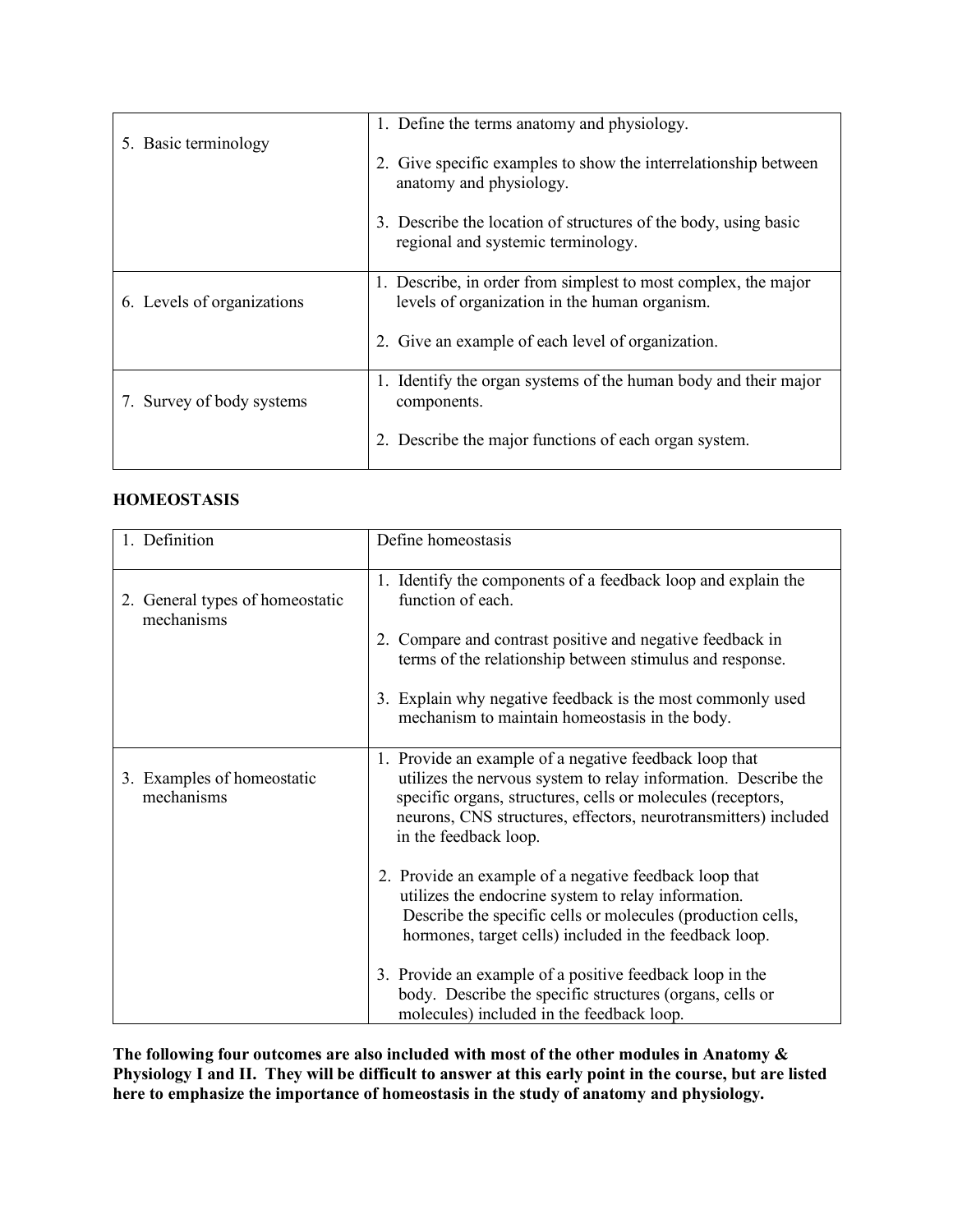| 4. Application of homeostatic<br>mechanisms                                                       | 1. Provide specific examples to demonstrate how organ systems<br>respond to maintain homeostasis.<br>2. Explain how different organ systems relate to one another to<br>maintain homeostasis.                                                                                                                     |
|---------------------------------------------------------------------------------------------------|-------------------------------------------------------------------------------------------------------------------------------------------------------------------------------------------------------------------------------------------------------------------------------------------------------------------|
| 5. Predictions related to<br>homeostatic imbalance,<br>including disease states $\&$<br>disorders | 1. Predict factors or situations affecting various organ systems<br>that could disrupt homeostasis.<br>2. Predict the types of problems that would occur in the body if<br>various organ systems could not maintain homeostasis and<br>allowed regulated variables (body conditions) to move away<br>from normal. |
| Diagnostic imaging<br>6.                                                                          | Identify specific diagnostic tests and describe their uses including<br>x-ray, MRI, CT scan, ultrasound, PET scan, and diagnostic tests<br>using radio-labeled isotopes.                                                                                                                                          |

# **CHEMISTRY & CELL BIOLOGY**

| 1. Atoms & molecules                    | 1. With respect to the structure of an atom:<br>a. Describe the charge, mass, and relative location of<br>electrons, protons and neutrons.<br>b. Relate the number of electrons in an electron shell to an<br>atom's chemical stability and its ability to form chemical<br>bonds.<br>c. Identify how ions and isotopes are produced by changing the<br>relative number of specific subatomic particles.<br>d. Distinguish among the terms atomic number, mass number,<br>and atomic weight.<br>2. Compare and contrast the terms ions, electrolytes, free<br>radicals, isotopes, and radioisotopes.<br>3. Compare and contrast the terms atoms, molecules, elements,<br>and compounds. |
|-----------------------------------------|-----------------------------------------------------------------------------------------------------------------------------------------------------------------------------------------------------------------------------------------------------------------------------------------------------------------------------------------------------------------------------------------------------------------------------------------------------------------------------------------------------------------------------------------------------------------------------------------------------------------------------------------------------------------------------------------|
| 2. Chemical bonding                     | 1. With respect to non-polar covalent, polar covalent, ionic, and<br>hydrogen bonds:<br>a. Identify each type of bond in order by relative strength.<br>b. Analyze specific compounds to determine the specific type<br>of bond.                                                                                                                                                                                                                                                                                                                                                                                                                                                        |
| 3. Inorganic compounds $&$<br>solutions | 1. Identify the physiologically important properties of water.<br>2. Distinguish among the terms solution, solute, solvent, colloid<br>suspension, and emulsion.                                                                                                                                                                                                                                                                                                                                                                                                                                                                                                                        |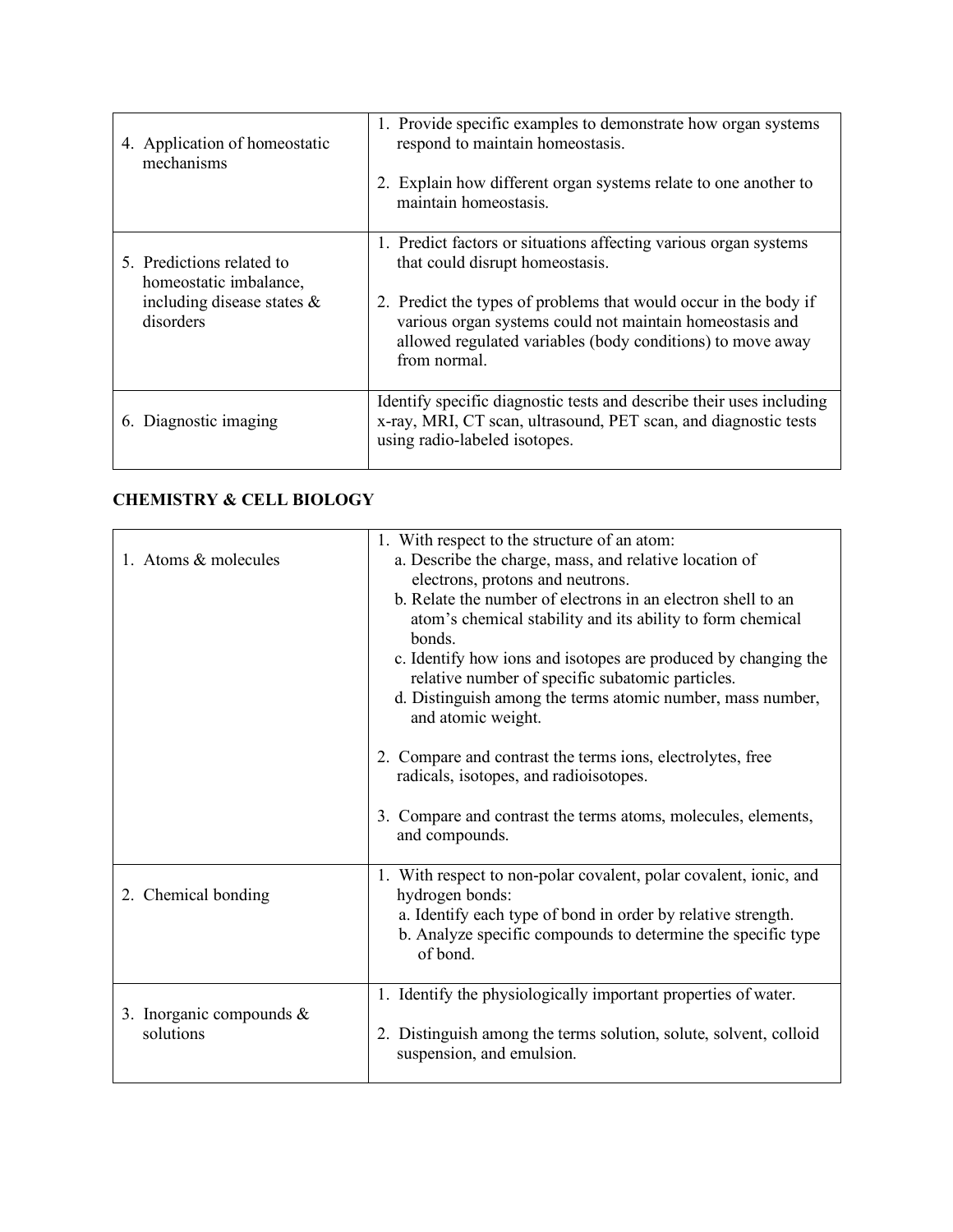|                                                         | 3. Define the term salt and give examples of physiological<br>significance.                                                                                                                                                                                                                                         |
|---------------------------------------------------------|---------------------------------------------------------------------------------------------------------------------------------------------------------------------------------------------------------------------------------------------------------------------------------------------------------------------|
|                                                         | 4. Define the terms pH, acid, base, and buffer and give examples<br>of physiological significance.                                                                                                                                                                                                                  |
|                                                         | 5. Predict whether a solution is acidic, basic, or neutral when<br>given the pH or concentration of H+ ions.                                                                                                                                                                                                        |
|                                                         | 6. Predict the effect on pH if an acid or base is added to a<br>buffered solution.                                                                                                                                                                                                                                  |
|                                                         | 1. Define the term organic molecule.                                                                                                                                                                                                                                                                                |
| 4. Organic compounds                                    | 2. Explain the relationship between monomers and polymers.                                                                                                                                                                                                                                                          |
|                                                         | 3. Define and give examples of dehydration synthesis and<br>hydrolysis reactions.                                                                                                                                                                                                                                   |
|                                                         | 4. With respect to carbohydrates, proteins, lipids, and nucleic<br>acids:<br>a. Identify the monomers and polymers.<br>b. Compare and contrast general molecular structure.<br>c. Provide specific examples.<br>d. Identify dietary sources.<br>e. Discuss physiological and structural roles in the human<br>body. |
|                                                         | 5. Describe the four levels of protein structure and discuss the<br>importance of protein shape for protein function.                                                                                                                                                                                               |
|                                                         | 6. Demonstrate factors that affect enzyme activity, including<br>denaturation, and interpret graphs showing the effects of<br>various factors on the rate of enzyme-catalyzed reactions.                                                                                                                            |
|                                                         | 7. Identify specific functional groups and give examples where<br>they are found, including amino, hydroxyl, carboxyl,<br>phosphate, sulfhydryl, methyl                                                                                                                                                             |
| 5. Energy transfer using ATP                            | Describe the generalized reversible reaction for release of energy<br>from ATP and explain the role of ATP in the cell.                                                                                                                                                                                             |
| 6. Intracellular organization of<br>nucleus & cytoplasm | 1. Identify the three main parts of a cell, and list the general<br>functions of each.<br>2. Explain how cytoplasm and cytosol are different.                                                                                                                                                                       |
|                                                         |                                                                                                                                                                                                                                                                                                                     |
| 7. Membrane structure & function                        | 1. Describe how lipids are distributed in a cell membrane, and<br>explain their functions.                                                                                                                                                                                                                          |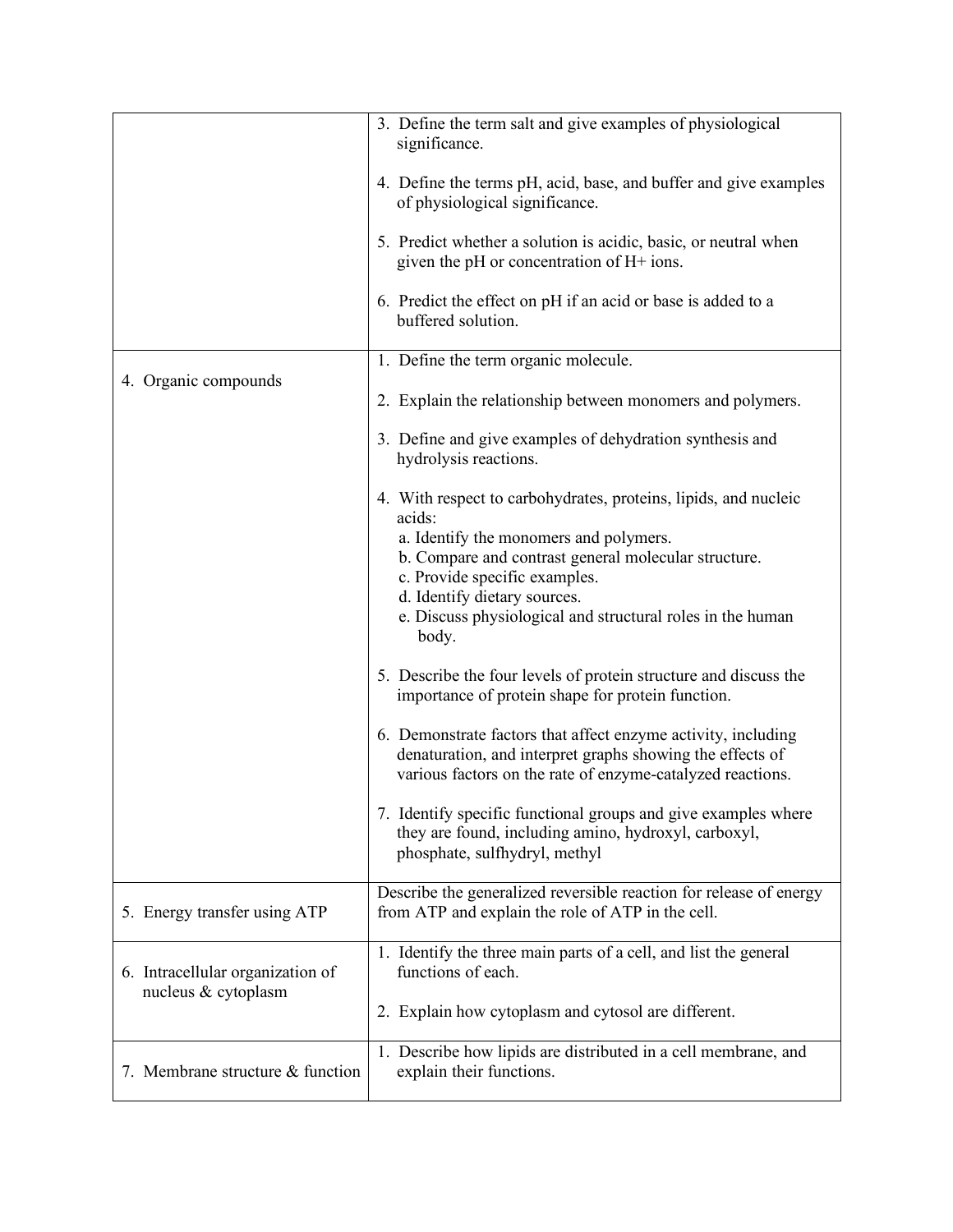|                                                                     | 2. Describe how carbohydrates are distributed in a cell<br>membrane, and explain their functions.                                                                                                                                                                                                                                                                                                                                                                                        |
|---------------------------------------------------------------------|------------------------------------------------------------------------------------------------------------------------------------------------------------------------------------------------------------------------------------------------------------------------------------------------------------------------------------------------------------------------------------------------------------------------------------------------------------------------------------------|
|                                                                     | 3. Describe how proteins are distributed in a cell membrane, and<br>explain their functions.                                                                                                                                                                                                                                                                                                                                                                                             |
| 8. Mechanisms for movement of<br>materials across cell<br>membranes | 1. With respect to the following membrane transport processes –<br>simple diffusion, facilitate diffusion, osmosis, primary $\&$<br>secondary active transport, exocytosis, endocytosis,<br>phagocytosis, pinocytosis, & filtration:<br>a. Describe the mechanism by which movement of material<br>occurs in each process.<br>b. Determine the energy requirements and, if applicable, the<br>sources of energy for each process.<br>c. Give examples of each process in the human body. |
|                                                                     | 2. Determine the effects of hypertonic, isotonic, and hypotonic<br>conditions on cells.                                                                                                                                                                                                                                                                                                                                                                                                  |
|                                                                     | 3. Demonstrate various cell transport processes and, given<br>appropriate information, predict the outcomes of these<br>demonstrations.                                                                                                                                                                                                                                                                                                                                                  |
| 9. Organelles                                                       | 1. Define the term organelle.                                                                                                                                                                                                                                                                                                                                                                                                                                                            |
|                                                                     | 2. For each different type of organelle associated with human<br>cells:<br>a. Identify the organelle.<br>b. Describe the structure of the organelle.                                                                                                                                                                                                                                                                                                                                     |
|                                                                     | c. Identify the function of the organelle.                                                                                                                                                                                                                                                                                                                                                                                                                                               |
| 10. Protein synthesis                                               | 1. Define the terms genetic code, transcription, and translation.                                                                                                                                                                                                                                                                                                                                                                                                                        |
|                                                                     | 2. Explain how and why RNA is synthesized.                                                                                                                                                                                                                                                                                                                                                                                                                                               |
|                                                                     | 3. Explain the roles of tRNA, mRNA, and rRNA in protein<br>synthesis.                                                                                                                                                                                                                                                                                                                                                                                                                    |
|                                                                     | 4. Predict the amino acid sequence when given a DNA nucleotide<br>sequence.                                                                                                                                                                                                                                                                                                                                                                                                              |
|                                                                     | 5. Determine the sequence of steps required to synthesize a<br>polypeptide.                                                                                                                                                                                                                                                                                                                                                                                                              |
| 11. Cellular respiration                                            | 1. Define the term cellular respiration.                                                                                                                                                                                                                                                                                                                                                                                                                                                 |
| (introduction)                                                      | 2. With respect to glycolysis, the Krebs (citric acid or TCA)<br>cycle, and the electron transport chain: compare and contrast<br>energy input, efficiency of energy production, oxygen use, by-<br>products and cellular location.                                                                                                                                                                                                                                                      |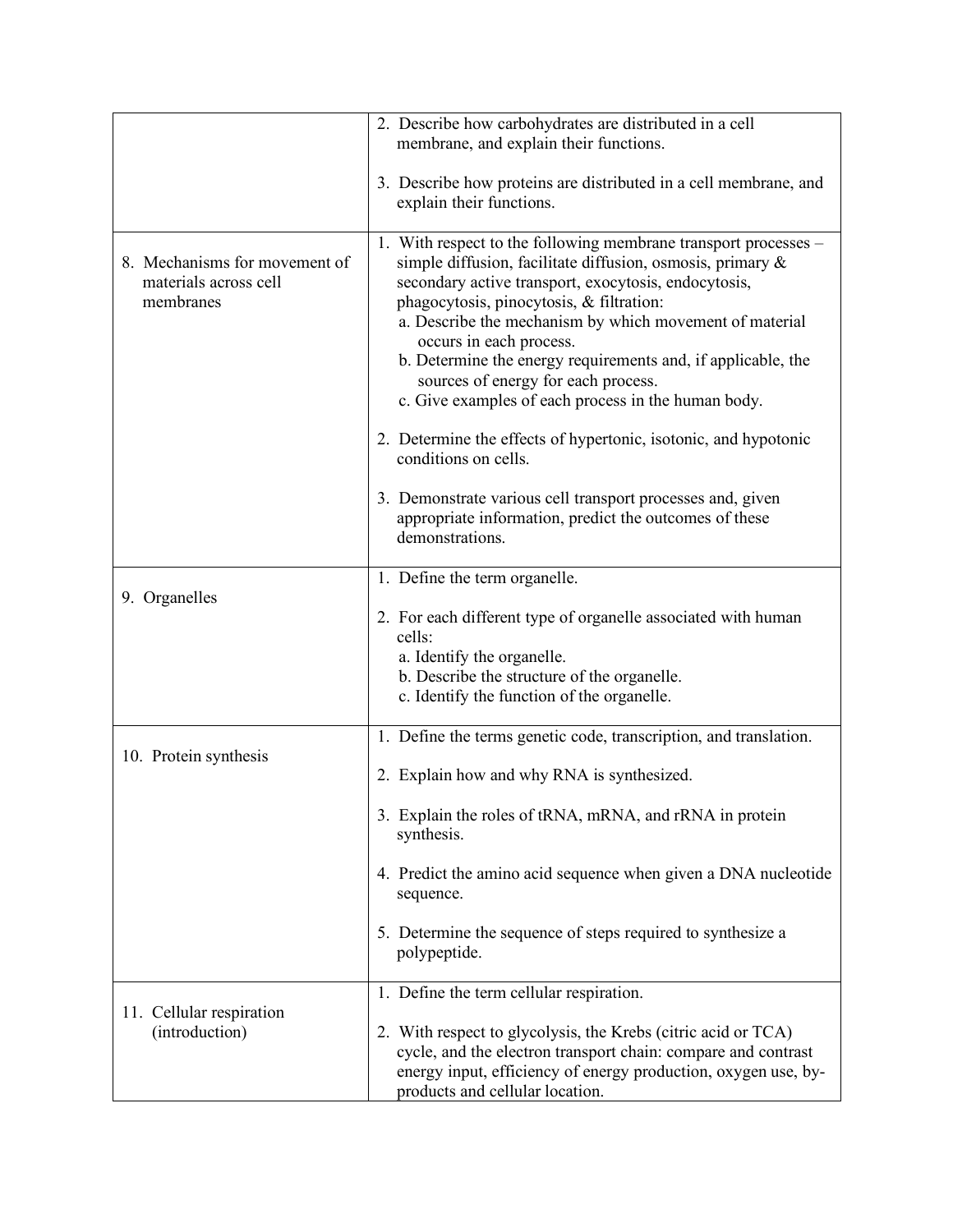| 12. Somatic cell division                                                             | 1. Referring to a generalized cell cycle, including interphase and<br>the stages of mitosis:<br>a. Describe the events that take place in each stage.<br>b. Identify cells that are in each stage.<br>c. Analyze the functional significance of each stage.   |
|---------------------------------------------------------------------------------------|---------------------------------------------------------------------------------------------------------------------------------------------------------------------------------------------------------------------------------------------------------------|
|                                                                                       | 2. Distinguish between mitosis and cytokinesis.                                                                                                                                                                                                               |
|                                                                                       | 3. Describe DNA replication.                                                                                                                                                                                                                                  |
|                                                                                       | 4. Analyze the interrelationships among chromatin, chromosomes<br>and chromatids.                                                                                                                                                                             |
|                                                                                       | 5. Give examples of cell types in the body that divide by mitosis<br>and examples of circumstances in the body that require mitotic<br>cell division.                                                                                                         |
|                                                                                       | 6. Determine the products and cellular consequences of low $O2$<br>conditions within a cell.                                                                                                                                                                  |
|                                                                                       | 7. Predict the products resulting from DNA replication.                                                                                                                                                                                                       |
| 13. Reproductive cell division                                                        | 1. Describe the events that take place in each stage of meiosis I<br>and meiosis II.                                                                                                                                                                          |
|                                                                                       | 2. Identify cells that are in each stage of meiosis I and meiosis II.                                                                                                                                                                                         |
|                                                                                       | 3. Compare and contrast the general features of meiosis I and<br>meiosis II.                                                                                                                                                                                  |
|                                                                                       | 4. Compare and contrast the processes of mitosis and meiosis.                                                                                                                                                                                                 |
|                                                                                       | 5. Give examples of cell types in the body that divide by meiosis<br>and examples of circumstances in the body that require meiotic<br>cell division.                                                                                                         |
| 14. Application of homeostatic<br>mechanisms                                          | Provide specific examples to demonstrate how individual cells<br>respond to their environment (e.g., in terms of organelle function,<br>transport processes, protein synthesis, or regulation of cell cycle)<br>in order to maintain homeostasis in the body. |
| 15. Predictions related to<br>homeostatic imbalance,<br>including disease states $\&$ | 1. Predict factors or situations that could disrupt organelle<br>function, transport processes, protein synthesis, or the cell<br>cycle.                                                                                                                      |
| disorders                                                                             | 2. Predict the types of problems that would occur if the cells<br>could not maintain homeostasis due to abnormalities in<br>organelle function, transport processes, protein synthesis, or<br>the cell cycle.                                                 |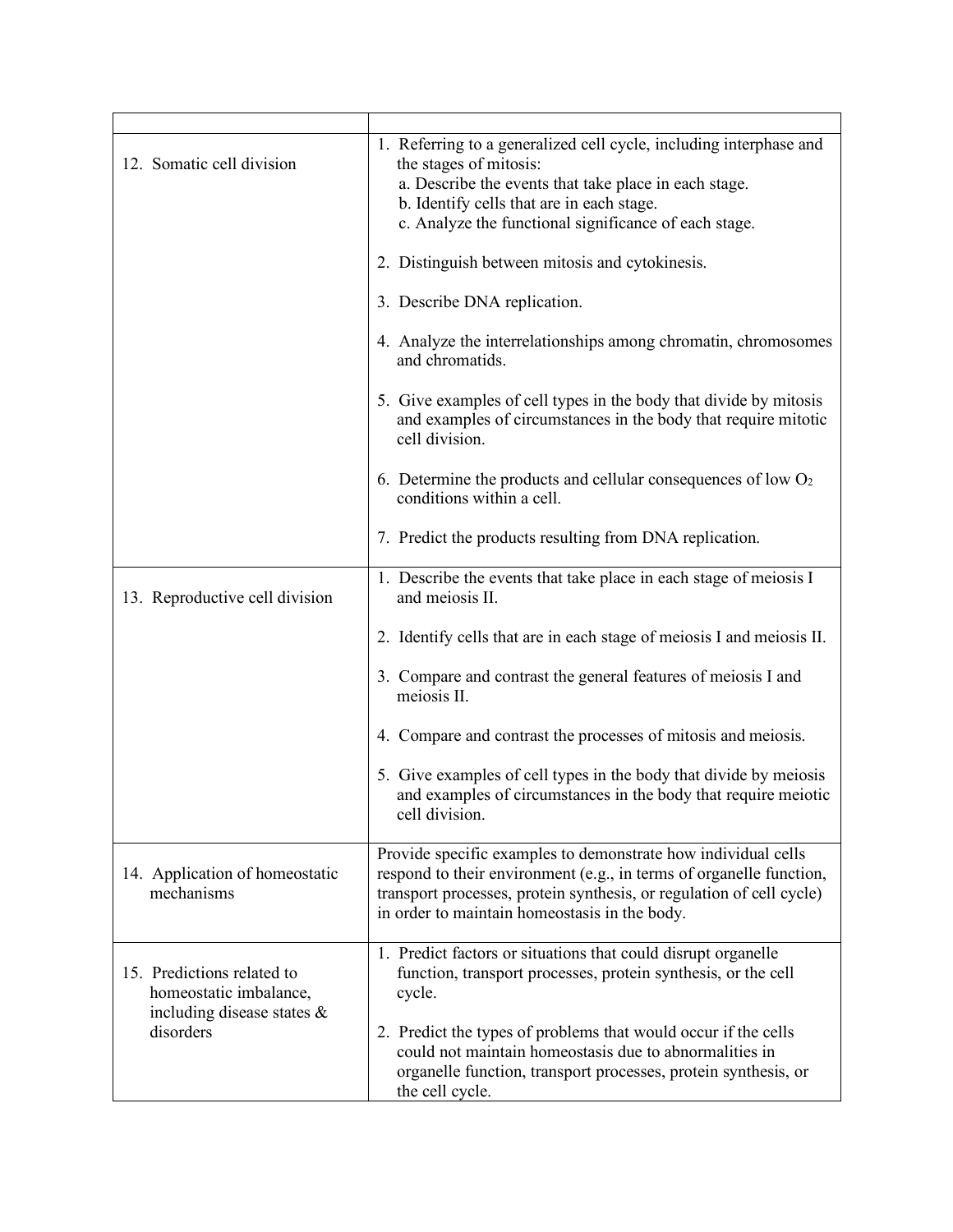# **INTRODUCTION TO HEREDITY**

| 1. Genetic variability                              | Describe events that lead to genetic variability of<br>gametes.                                                                                                                                                |
|-----------------------------------------------------|----------------------------------------------------------------------------------------------------------------------------------------------------------------------------------------------------------------|
| 2. Gene inheritance $\&$ expression                 | 1. Define the terms chromosome, gene, allele, homologous,<br>homozygous, heterozygous, genotype, and phenotype.                                                                                                |
|                                                     | 2. Analyze genetics problems involving dominant and recessive<br>alleles, incomplete dominance, codominance, and multiple<br>alleles.<br>a. Analyze pedigrees to determine the type of inheritance<br>pattern. |
|                                                     | 3. Explain how polygenic inheritance differs from inheritance<br>that is controlled by only one gene.                                                                                                          |
|                                                     | 4. Explain how environmental factors can modify gene<br>expression.                                                                                                                                            |
|                                                     | 5. Discuss the role of sex chromosomes in sex determination and<br>sex-linked inheritance.                                                                                                                     |
| 3. Genetic testing                                  | Describe examples of prenatal and postnatal genetic<br>testing.                                                                                                                                                |
| 4. Predictions related to<br>homeostatic imbalance, | 1. Predict factors or situations affecting gene inheritance that<br>could disrupt homeostasis.                                                                                                                 |
| including disease states $\&$<br>disorders          | 2. Predict the types of problems that would occur in the body if<br>gene structure or chromosome number were altered.                                                                                          |

# **HISTOLOGY**

| 1. Overview of histology $&$ tissue                                  | 1. Define the term histology.                                                                                |
|----------------------------------------------------------------------|--------------------------------------------------------------------------------------------------------------|
| types                                                                | 2. Identify the four major tissue types.                                                                     |
|                                                                      | 3. Contrast the general features of the four major tissue types.                                             |
| 2. Microscopic anatomy, location<br>& functional roles of epithelial | 1. Classify the different types of epithelial tissues based on<br>distinguishing structural characteristics. |
| tissue                                                               | 2. Describe locations in the body where each type of epithelial<br>tissue can be found.                      |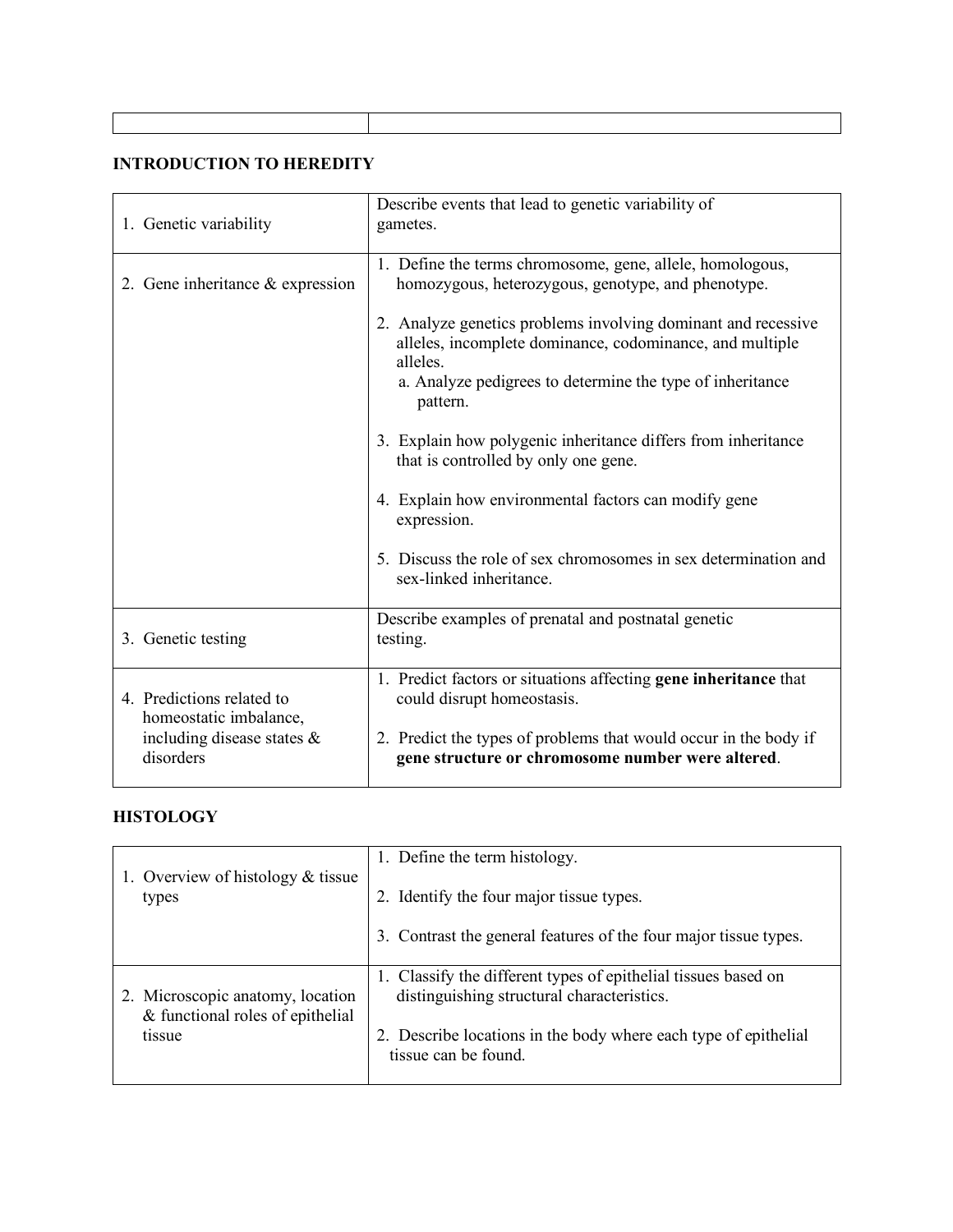|                                                                              | 3. Describe the functions of each type of epithelial tissue in the<br>human body and correlate function with structure for each<br>tissue type.<br>4. Identify the different types of epithelial tissue using proper |
|------------------------------------------------------------------------------|----------------------------------------------------------------------------------------------------------------------------------------------------------------------------------------------------------------------|
|                                                                              | microscopic technique.                                                                                                                                                                                               |
| 3. Microscopic anatomy, location<br>& functional roles of                    | 1. Classify the different types of connective tissues based on<br>distinguishing structural characteristics.                                                                                                         |
| connective tissue                                                            | 2. Describe locations in the body where each type of connective<br>tissue can be found.                                                                                                                              |
|                                                                              | 3. Describe functions of each type of connective tissue in the<br>human body and correlate function with structure for each<br>tissue type.                                                                          |
|                                                                              | 4. Compare and contrast the roles of individual cell types and<br>fiber types within connective tissue.                                                                                                              |
|                                                                              | 5. Identify the different types of connective tissue using proper<br>microscope technique.                                                                                                                           |
| 4. Microscopic anatomy, location<br>& functional roles of muscular<br>tissue | 1. Classify the different types of muscle tissues based on<br>distinguishing structural characteristics and location in the<br>body.                                                                                 |
|                                                                              | 2. Describe functions of each type of muscle tissue in the human<br>body and correlate function with structure for each tissue type.                                                                                 |
|                                                                              | 3. Identify the different types of muscle tissue using proper<br>microscope technique.                                                                                                                               |
| 5. Microscopic anatomy, location<br>& functional roles of nervous<br>tissue  | 1. Describe locations in the body where nervous tissue can be<br>found.                                                                                                                                              |
|                                                                              | 2. Describe the structure and function of neurons and neuroglial<br>cells in nervous tissue and correlate function with structure for<br>the different types of neuroglial cells.                                    |
|                                                                              | 3. Identify neurons and neuroglial cells using proper microscope<br>technique.                                                                                                                                       |
| 6. Membranes (mucous, serous,<br>cutaneous $\&$ synovial)                    | 1. Describe the structure and function of mucous, serous,<br>cutaneous & synovial membranes.                                                                                                                         |
|                                                                              | 2. Describe locations in the body where each type of membrane<br>can be found.                                                                                                                                       |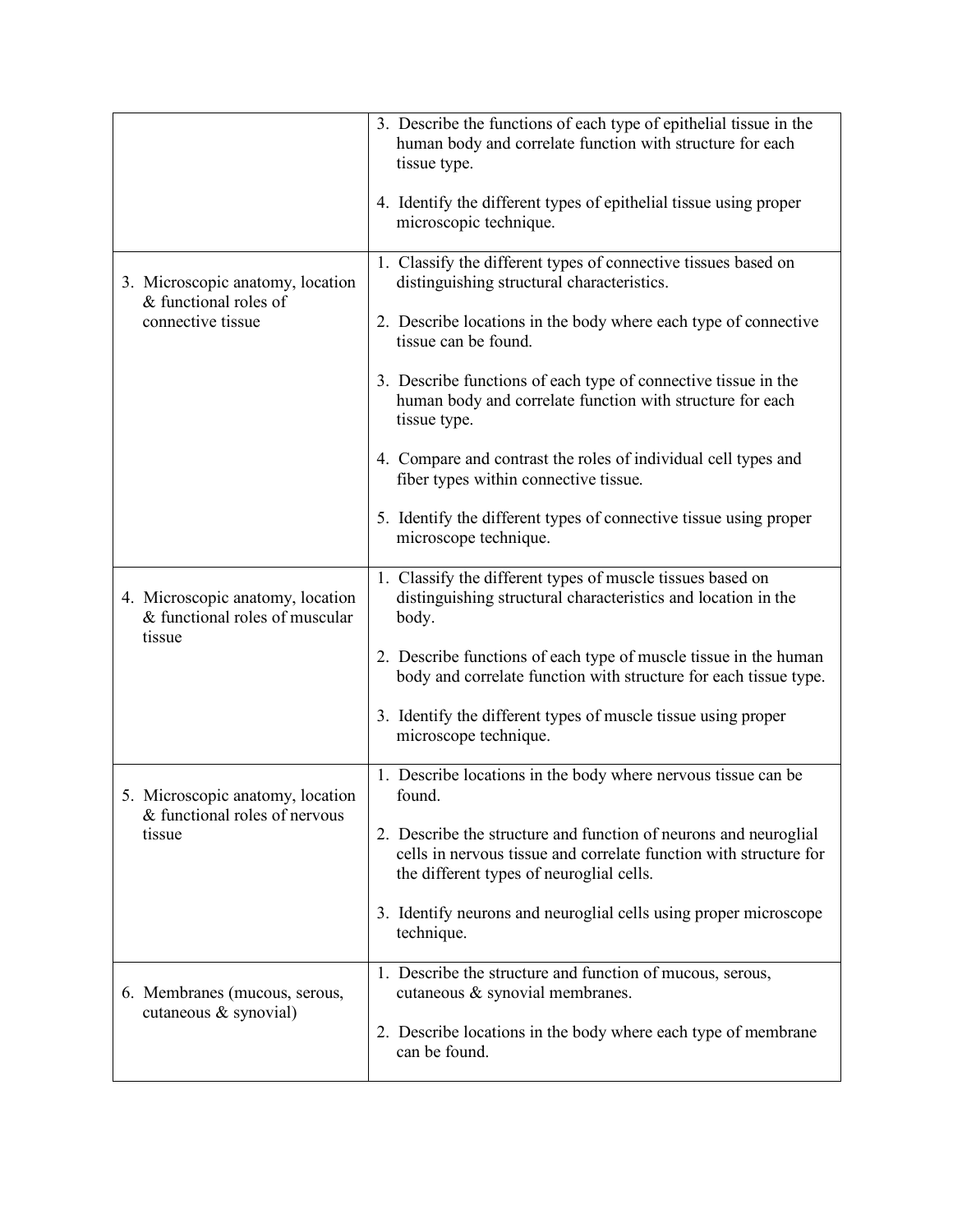| 7. Glands<br>(exocrine vs. endocrine) | 1. Distinguish between exocrine and endocrine glands,<br>structurally and functionally.<br>2. Identify example locations in the body of exocrine and<br>endocrine glands.<br>3. Classify the different kinds of exocrine glands based on<br>structure and function. |
|---------------------------------------|---------------------------------------------------------------------------------------------------------------------------------------------------------------------------------------------------------------------------------------------------------------------|
| 8. Tissue injury & repair             | 1. Describe how injuries affect epithelial, connective, muscular,<br>and nervous tissues.<br>2. Describe the stages in tissue repair following an injury.                                                                                                           |
|                                       |                                                                                                                                                                                                                                                                     |
|                                       | 1. Recognize and identify current theories of carcinogenesis.                                                                                                                                                                                                       |
| 9. Cancer                             | 2. Identify specific cytotoxic drugs and their mechanism of<br>action.                                                                                                                                                                                              |
|                                       | 3. Identify major steps in carcinogenesis.                                                                                                                                                                                                                          |
|                                       | 4. Identify the role of tumor suppressor genes and oncogenes in<br>carcinoginesis.                                                                                                                                                                                  |
|                                       | 5. Differentiate between terms such as hyperplasis, dysplasia,<br>carcinoma-in-situ, invasive cancer, and metastasis.                                                                                                                                               |
|                                       | 6. Interpret a pathology report to determine if it shows a benign<br>or malignant condition and if malignant if it shows in-situ or<br>invasive cancer.                                                                                                             |
|                                       | 7. Predict whether a cancer is sarcoma, carcinoma, leukemia, or<br>lymphoma based upon the type of cell that has become<br>cancerous.                                                                                                                               |
|                                       | 8. Explain the difference between tumor grading and cancer<br>staging.                                                                                                                                                                                              |
|                                       | 9. Explain the role of the histotechnician, pathologist, and<br>oncologist.                                                                                                                                                                                         |

# **INTEGUMENTARY SYSTEM**

| 1. General functions of the skin $\&$<br>the subcutaneous layer | 1. Describe the general functions of the skin.<br>2. Describe the general functions of the subcutaneous layer (also<br>known as the hypodermis or superficial fascia). |
|-----------------------------------------------------------------|------------------------------------------------------------------------------------------------------------------------------------------------------------------------|
|                                                                 | With respect to the epidermis:                                                                                                                                         |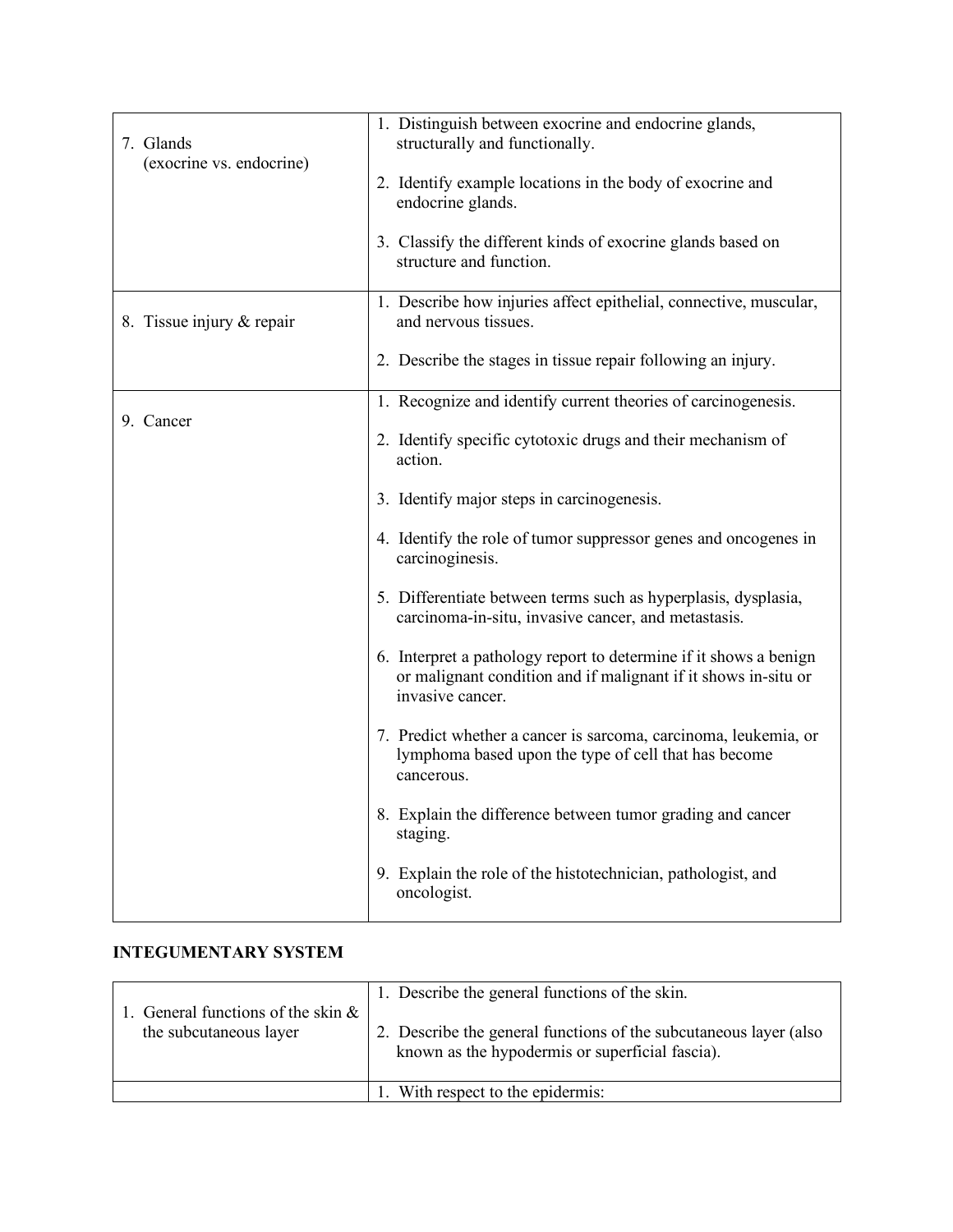| 2. Gross & microscopic anatomy<br>of skin                                 | a. Identify and describe the tissue type making up the<br>epidermis.<br>b. Identify and describe the layers of the epidermis, indicating<br>which are found in thin skin and which are found in thick<br>skin.<br>c. Correlate the structure of thick and thin skin with the<br>locations in the body where each are found.<br>d. Describe the processes of growth and keratinization of the<br>epidermis.                                                                      |
|---------------------------------------------------------------------------|---------------------------------------------------------------------------------------------------------------------------------------------------------------------------------------------------------------------------------------------------------------------------------------------------------------------------------------------------------------------------------------------------------------------------------------------------------------------------------|
|                                                                           | 2. Identify and describe the dermis and its layers, including the<br>tissue types making up each dermal layer.                                                                                                                                                                                                                                                                                                                                                                  |
|                                                                           | 3. Identify and describe the subcutaneous tissue, including the<br>tissue types making up subcutaneous tissue.                                                                                                                                                                                                                                                                                                                                                                  |
|                                                                           | 4. With respect to skin color:<br>a. Identify the three pigments most responsible for producing<br>the various skin colors.<br>b. Identify the layers of the skin that contain each of these<br>pigments.                                                                                                                                                                                                                                                                       |
| 3. Roles of specific tissue layers<br>of skin & the subcutaneous<br>layer | 1. With respect to the epidermis:<br>a. Describe the functions of the epidermis.<br>b. Explain how each of the five layers, as well as each of the<br>following cell types and substances, contributes to the<br>functions of the epidermis: stem cells of stratum basale,<br>keratinocytes, melanocytes, Langerhans cells, Merkel cells<br>and discs, keratin, and extracellular lipids.<br>c. Explain why the histology of the epidermis is well suited for<br>its functions. |
|                                                                           | 2. With respect to the dermis:<br>a. Determine the overall functions of the dermis.<br>b. Describe the specific function of each dermal layer and<br>relate that function to the skin's overall functions.<br>c. Evaluate the advantages and disadvantages of the structure<br>of the papillary and the reticular layers/regions.                                                                                                                                               |
|                                                                           | 3. With respect to the subcutaneous layer:<br>a. Describe the functions of the subcutaneous layer.<br>b. Evaluate the advantages and disadvantages of having areolar<br>connective tissue in this layer.<br>c. Describe the thermoregulatory role played by adipose tissue<br>in the subcutaneous layer.                                                                                                                                                                        |
| 4. Anatomy & functional roles of<br>accessory structures                  | 1. With respect to the following – sweat glands (eccrine and<br>apocrine), sebaceous glands, nails, hair (follicle and arrector<br>pili muscle), and sensory receptors (Merkel cell, Meissner's &<br>Pacinian corpuscles, hair follicle receptor, and temperature<br>receptors):<br>a. Identify each structure.                                                                                                                                                                 |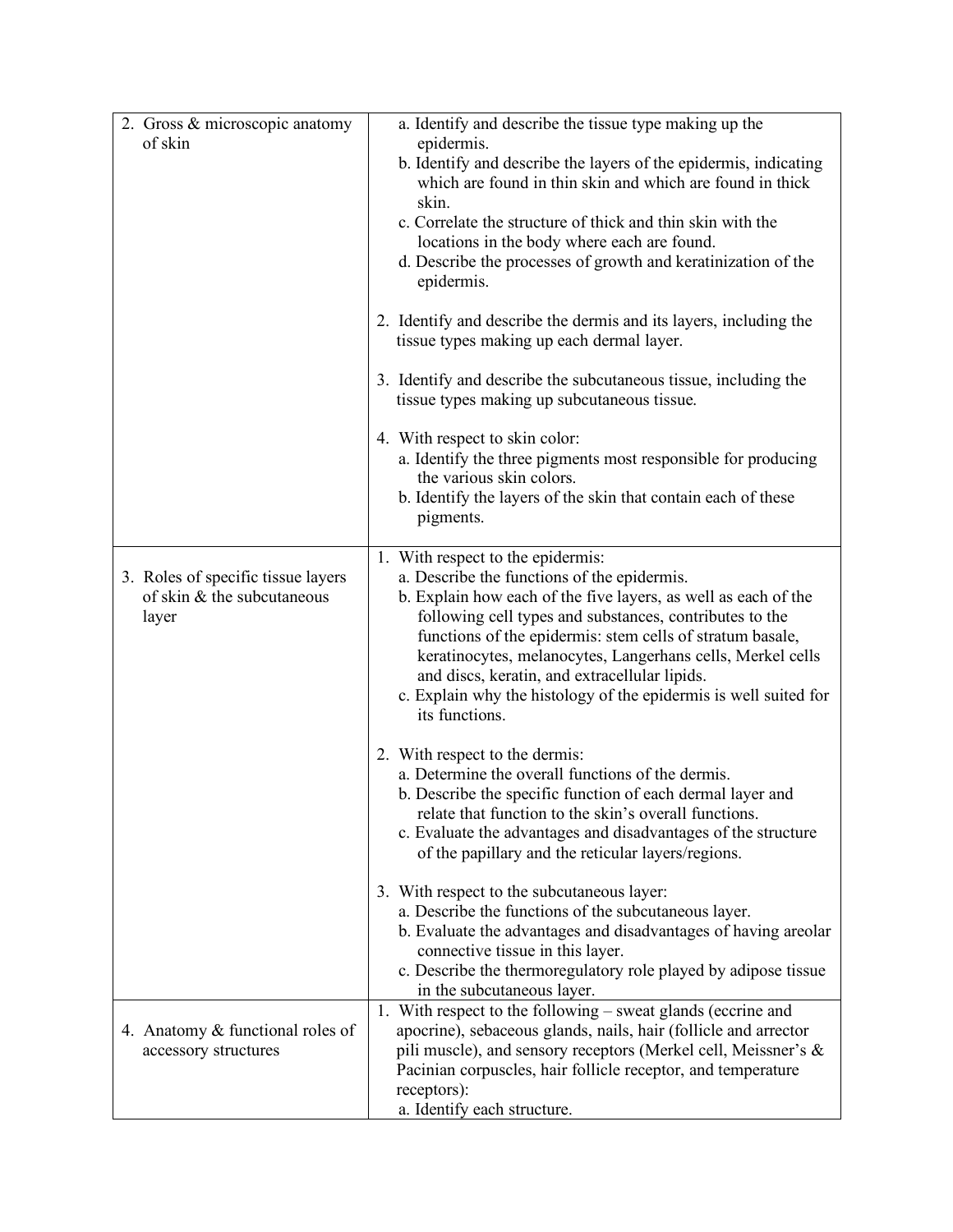|                                                     | b. Describe the location of each structure in the body.<br>c. Describe the anatomy of each structure.<br>d. Identify the function of each structure.<br>2. Describe the growth cycles of hair follicles and the growth of<br>hairs. |
|-----------------------------------------------------|-------------------------------------------------------------------------------------------------------------------------------------------------------------------------------------------------------------------------------------|
|                                                     | 3. Identify the physiological importance of the presence or<br>absence of sebaceous glands, sweat glands, and hair in the skin<br>of the palms and fingers.                                                                         |
| 5. Application of homeostatic<br>mechanisms         | 1. Provide specific examples to demonstrate how the<br>integumentary system responds to maintain homeostasis in the<br>body.                                                                                                        |
|                                                     | 2. Relate how the integumentary system relates to other body<br>systems to maintain homeostasis.                                                                                                                                    |
| 6. Predictions related to<br>homeostatic imbalance, | 1. Predict factors or situations affecting the integumentary system<br>that could disrupt homeostasis.                                                                                                                              |
| including disease states $\&$<br>disorders          | 2. Predict the types of problems that would occur in the body if<br>the integumentary system could not maintain homeostasis.                                                                                                        |
|                                                     | 3. Compare deep wound healing with superficial wound healing.                                                                                                                                                                       |
|                                                     | 4. Determine the cause and significance of specific skin<br>pathologies including decubitis ulcers, basal, squamous, and<br>melanoma skin cancers and burns.                                                                        |

# **SKELETAL SYSTEM & ARTICULATIONS**

| 1. General functions of bone $\&$<br>the skeletal system | Describe the major functions of the skeletal system.                                                                 |
|----------------------------------------------------------|----------------------------------------------------------------------------------------------------------------------|
| 2. Structural components –<br>microscopic anatomy        | 1. Identify and provide the function of the cellular and<br>extracellular components of bone tissue.                 |
|                                                          |                                                                                                                      |
|                                                          | 2. Identify the internal structural components of compact bone<br>and spongy bone.                                   |
|                                                          | 3. Identify the types of cartilage tissues found in the skeletal<br>system and explain the functions of each.        |
|                                                          | 4. Identify the roles and location of dense regular and dense<br>irregular connective tissue in the skeletal system. |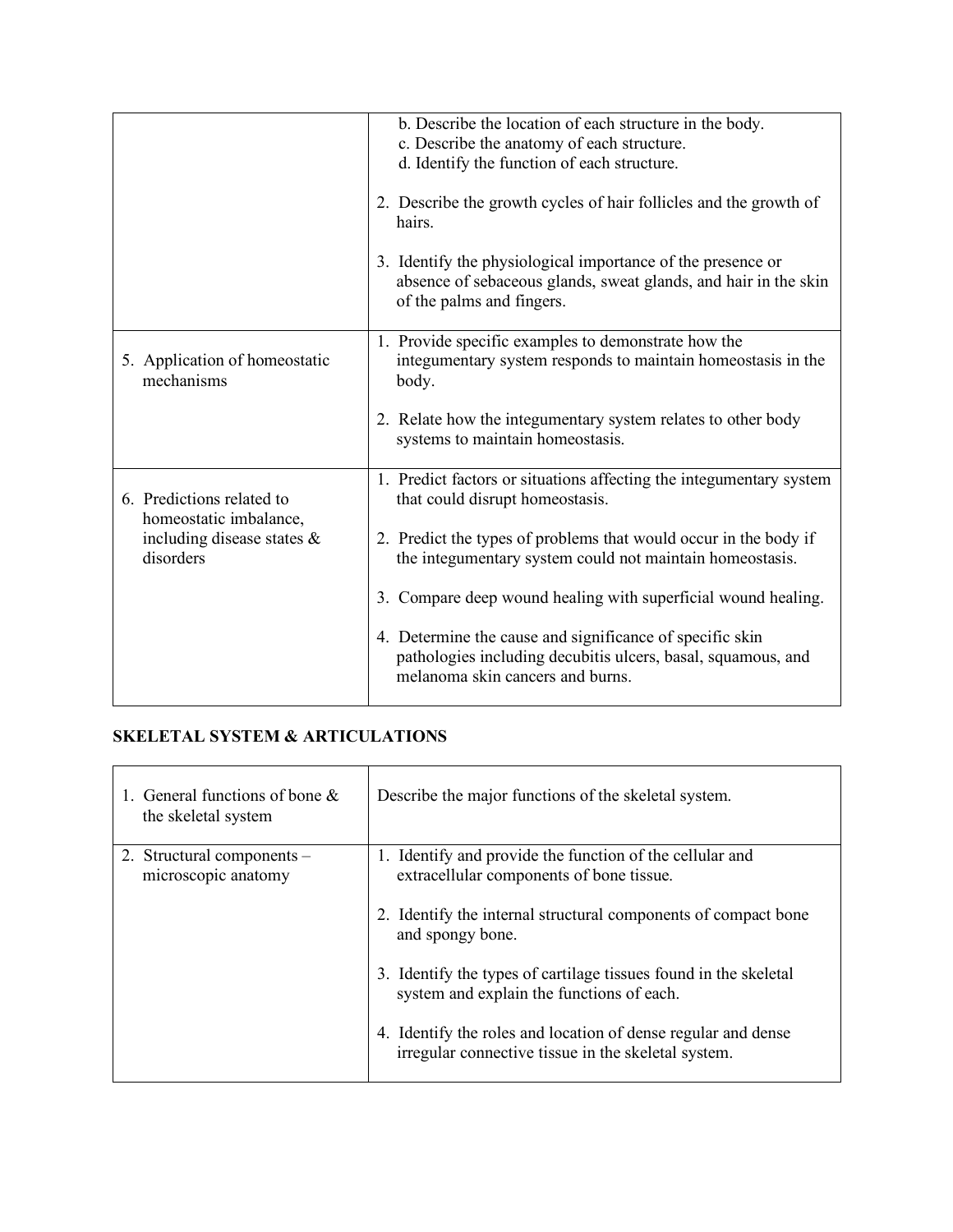| 3. Structural components – gross<br>anatomy                 | 1. Identify the structural components of a long bone, with<br>emphasis on region of longitudinal growth.<br>2. Explain the functions of those structural components in the<br>context of a whole bone.                          |
|-------------------------------------------------------------|---------------------------------------------------------------------------------------------------------------------------------------------------------------------------------------------------------------------------------|
| 4. Physiology of embryonic bone<br>formation (ossification, | 1. Identify the roles osteogenic cells play in the formation of<br>bone tissue.                                                                                                                                                 |
| osteogenesis)                                               | 2. Identify the steps required for appositional and interstitional<br>bone growth.                                                                                                                                              |
|                                                             | 3. Identify the necessary factors required for bone growth.                                                                                                                                                                     |
|                                                             | 4. Describe the principles of bone repair and healing.                                                                                                                                                                          |
|                                                             | 5. Identify specific types of bone pathology, including<br>osteoporosis, ostheomalacia, chondromalcia, fracture types and<br>osteosarcoma.                                                                                      |
|                                                             | 6. Interpret the significance of nuclear medicine bone scans in<br>identifying abnormal pathologies.                                                                                                                            |
|                                                             | 7. Interpret an MRI report to explain a pathological condition<br>such as spondylolisthesis, disk herniation, and foraminal<br>stenosis, including information based on information provided<br>from T1 and T2-weighted images. |
|                                                             | 8. Compare and contrast intramembranous and endochondral<br>(intracartilaginous) bone formation.                                                                                                                                |
| 5. Physiology of bone growth,<br>repair & remodeling        | 1. Compare and contrast the function of osteoblasts and<br>osteoclasts during bone growth, repair, and remodeling.                                                                                                              |
|                                                             | 2. Identify the hormonal regulation of skeleton growth.                                                                                                                                                                         |
|                                                             | 3. Identify the roles of calcitonin, parathyroid hormone and<br>calcitriol in bone remodeling and blood calcium regulation.                                                                                                     |
|                                                             | 4. Identify the principles of bone repair $\&$ healing.                                                                                                                                                                         |
|                                                             | 5. Identify different types of fractures including simple $\&$<br>compound comminuted, Saltar-Harris, greenstick, impatic<br>spiral.                                                                                            |
| 6. Organization of the skeletal<br>system                   | Define the two major divisions of the skeletal system (axial and<br>appendicular) and list the general bone structures contained<br>within each.                                                                                |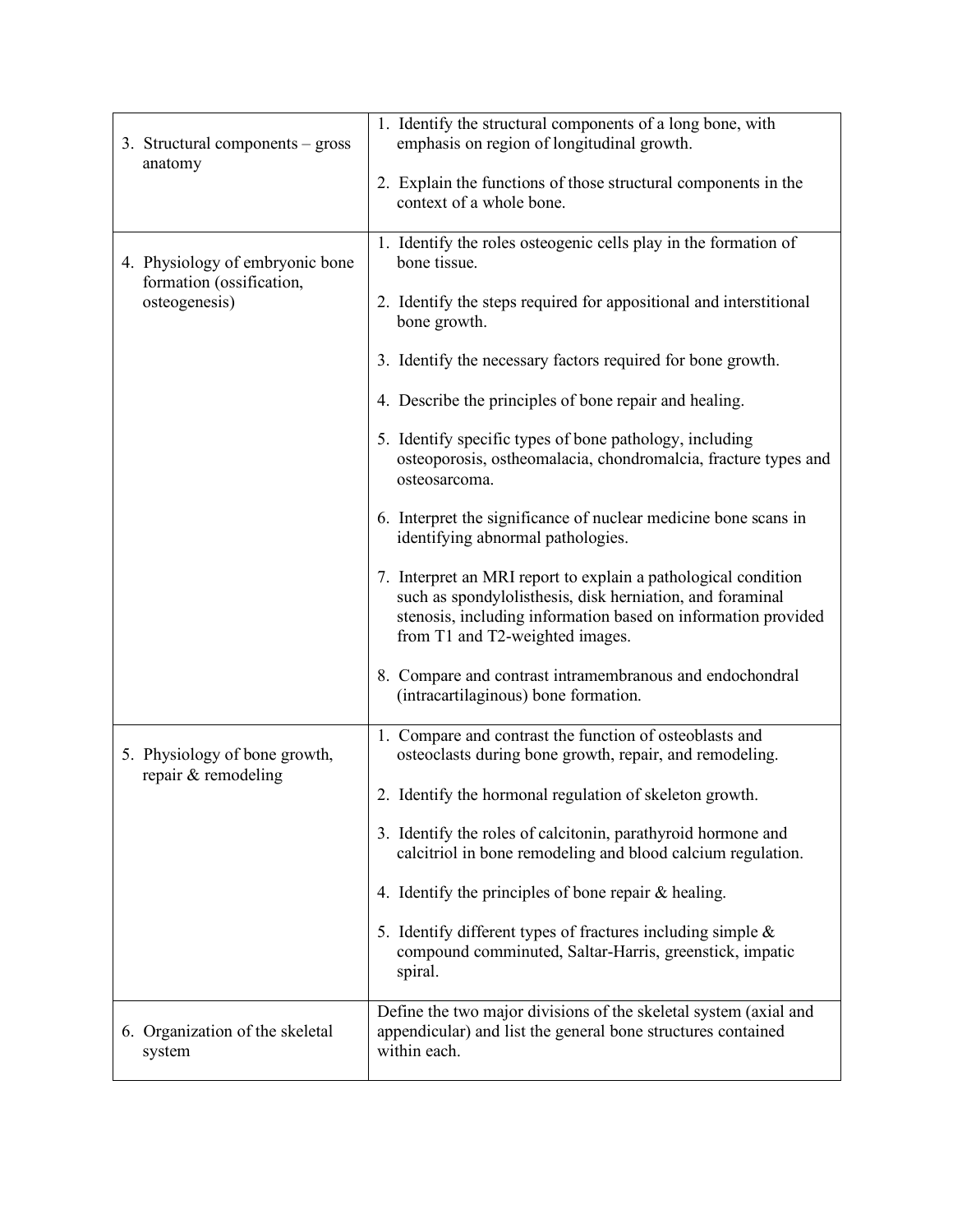| 7. Gross anatomy of bones                                                 | 1. Identify the types of bones based on shape and composition<br>(compact vs. spongy), and relate the shapes of bones to their<br>functions.                                                                                                                                                                                                                                                                                                                                                                                                                                                                                                                              |
|---------------------------------------------------------------------------|---------------------------------------------------------------------------------------------------------------------------------------------------------------------------------------------------------------------------------------------------------------------------------------------------------------------------------------------------------------------------------------------------------------------------------------------------------------------------------------------------------------------------------------------------------------------------------------------------------------------------------------------------------------------------|
|                                                                           | 2. Identify the individual bones and their location within the<br>body.                                                                                                                                                                                                                                                                                                                                                                                                                                                                                                                                                                                                   |
|                                                                           | 3. Identify bone markings (spines, processes, foramina, etc.) and<br>describe their function (e.g., point of articulation, muscle<br>tendon attachment, ligament attachment, passageway for<br>nerves and vessels).                                                                                                                                                                                                                                                                                                                                                                                                                                                       |
|                                                                           | 4. Compare and contrast the skull of a fetus/infant with the skull<br>of an adult.                                                                                                                                                                                                                                                                                                                                                                                                                                                                                                                                                                                        |
| Done in lab                                                               | 5. Compare and contrast the adult male and female skeletons.                                                                                                                                                                                                                                                                                                                                                                                                                                                                                                                                                                                                              |
| 8. Classification, structure, &<br>functions of joints<br>(articulations) | 1. With respect to classification of joints:<br>a. Describe the functional classification, based on degree of<br>movement allowed – synarthrotic, amphiarthrotic, and<br>diarthrotic – and provide examples of each type.<br>b. Describe the anatomical classification, based on structure –<br>fibrous, cartilaginous, and synovial – and provide examples<br>of each type.<br>c. Explain how the functional and anatomical classifications<br>are related.<br>2. Identify the structural components of the synovial joint,<br>including accessory structures like bursae, tendon sheaths, and<br>ligaments.<br>3. Describe and demonstrate the generalized movements of |
|                                                                           | synovial joints.<br>4. For each of the six structural types of synovial joints:<br>a. Describe the anatomical features of that structural type.<br>b. Describe locations in the body where each structural type<br>can be found.<br>c. Predict the kinds of movements that each structural type<br>will allow.                                                                                                                                                                                                                                                                                                                                                            |
| 9. Application of homeostatic<br>mechanisms                               | 1. Provide specific examples to demonstrate how the skeletal<br>system and articulations respond to maintain homeostasis in<br>the body.                                                                                                                                                                                                                                                                                                                                                                                                                                                                                                                                  |
|                                                                           | 2. Explain how the skeletal system and articulations relate to<br>other body systems to maintain homeostasis.                                                                                                                                                                                                                                                                                                                                                                                                                                                                                                                                                             |
| 10. Predictions related to<br>homeostatic imbalance,                      | 1. Predict factors or situations affecting the skeletal system and<br>articulations that could disrupt homeostasis.                                                                                                                                                                                                                                                                                                                                                                                                                                                                                                                                                       |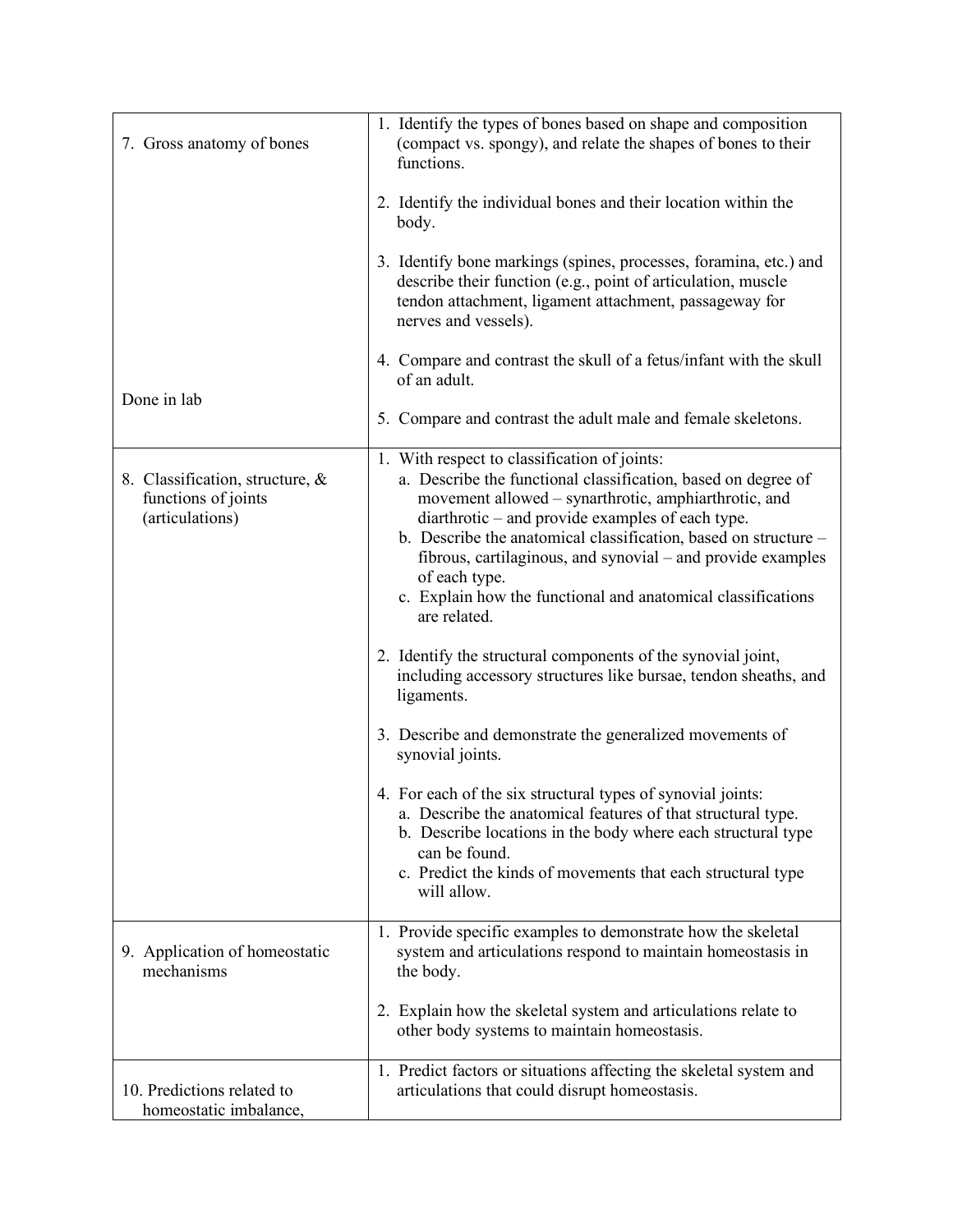| including disease states $\&$<br>disorders | 2. Predict the types of problems that would occur in the body if<br>the skeletal system and articulations could not maintain<br>homeostasis. |
|--------------------------------------------|----------------------------------------------------------------------------------------------------------------------------------------------|
|                                            | 3. Interpret an MRI report to explain a pathological condition<br>such as spondylolisthesis, oseophytes, herniated nucleus<br>pulposis.      |
|                                            | 4. Identify the advantage of the use of a contrast agent in MRI.                                                                             |

 $\mathbf{r}$ 

## **MUSCULAR SYSTEM**

 $\blacksquare$ 

| 1. General functions of muscle<br>tissue                                                                                 | Identify the major functions of muscle tissue.                                                                                                                                                                                                                                                                                                                                                                                                                                                                                                                                                                                                                                                                                                                                                 |
|--------------------------------------------------------------------------------------------------------------------------|------------------------------------------------------------------------------------------------------------------------------------------------------------------------------------------------------------------------------------------------------------------------------------------------------------------------------------------------------------------------------------------------------------------------------------------------------------------------------------------------------------------------------------------------------------------------------------------------------------------------------------------------------------------------------------------------------------------------------------------------------------------------------------------------|
| 2. Identification, general location,<br>& comparative characteristics<br>of skeletal, smooth, & cardiac<br>muscle tissue | 1. Identify skeletal, cardiac, and smooth muscle tissue types.<br>2. Describe the structure, location in the body and function of<br>skeletal, cardiac and smooth muscle.<br>3. Compare and contrast the characteristics of skeletal, cardiac<br>and smooth muscle.                                                                                                                                                                                                                                                                                                                                                                                                                                                                                                                            |
| 3. Detailed gross & microscopic<br>anatomy of skeletal muscle                                                            | 1. Describe the organization of muscle tissue from cell to whole<br>muscle to groups of muscles.<br>2. Identify the connective tissue layers that surround each cell,<br>fascicle, muscle, and group of muscles and indicate the specific<br>type of connective tissue that composes all of these layers.<br>3. Describe a skeletal muscle fiber including the transverse (T)<br>tubules, sarcoplasmic reticulum, and myofibrils.<br>4. Explain the organization of a myofibril.<br>5. Identify and describe the function of each of the contractile,<br>regulatory, and structural protein components of a sarcomere.<br>6. Describe the anatomy of the neuromuscular junction.<br>7. Identify the anatomical and metabolic characteristics of fast,<br>slow, and intermediate muscle fibers. |
| 4. Physiology of skeletal muscle<br>contraction                                                                          | 1. Explain the sliding filament theory of muscle contraction.<br>2. Describe the sequence of events involved in the contraction<br>cycle of skeletal muscle.                                                                                                                                                                                                                                                                                                                                                                                                                                                                                                                                                                                                                                   |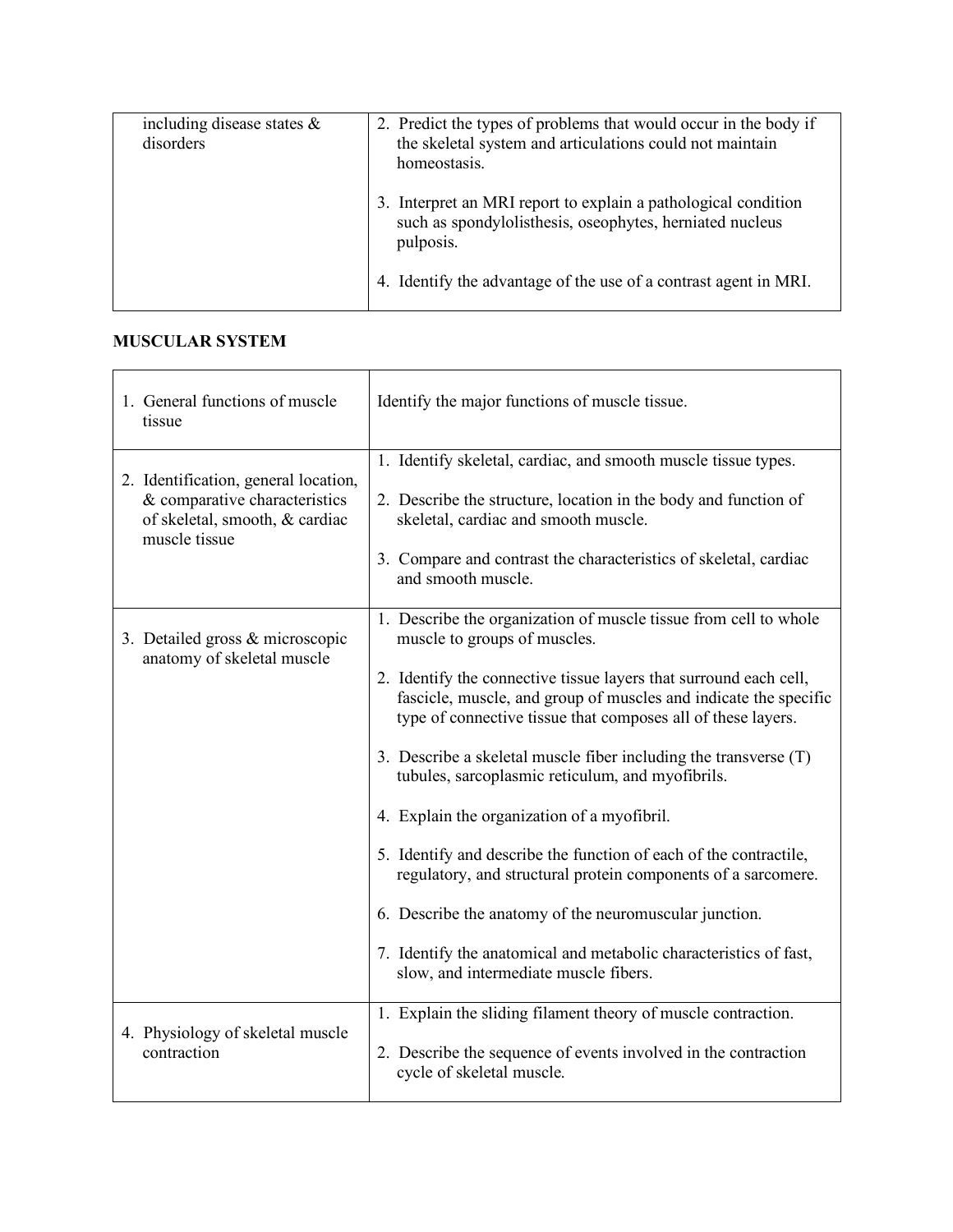|                                                        | 3. Explain how an electrical signal from the nervous system<br>arrives at the neuromuscular junction.                                                                                                               |
|--------------------------------------------------------|---------------------------------------------------------------------------------------------------------------------------------------------------------------------------------------------------------------------|
|                                                        | 4. Describe, in order, the events that occur at the neuromuscular<br>junction that elicit an action potential in the muscle fiber.                                                                                  |
|                                                        | 5. Explain what is meant by the expression "excitation-<br>contraction coupling".                                                                                                                                   |
|                                                        | 1. Identify the sources of energy stored in a typical muscle fiber.                                                                                                                                                 |
| 5. Skeletal muscle metabolism                          | 2. Describe the mechanisms that muscle fibers use to obtain ATP<br>for muscle contraction.                                                                                                                          |
|                                                        | 3. Identify factors that contribute to muscle fatigue.                                                                                                                                                              |
|                                                        | 4. Summarize the events that occur during the recovery period of<br>muscle contraction.                                                                                                                             |
|                                                        | 5. Compare and contrast the metabolism of skeletal, cardiac and<br>smooth muscle.                                                                                                                                   |
| 6. Principles $&$ types of whole<br>muscle contraction | 1. Interpret a myogram of a twitch contraction with respect to the<br>duration of the latent, contraction and relaxation periods and<br>describe the events that occur in each period.                              |
|                                                        | 2. Define the terms tension and contraction, with respect to<br>muscles.                                                                                                                                            |
|                                                        | 3. Define the term motor unit.                                                                                                                                                                                      |
|                                                        | 4. With respect to the mechanisms by which muscles generate<br>variable amounts of tension:                                                                                                                         |
|                                                        | a. Interpret a myogram or graph of tension vs. stimulus<br>frequency and explain the physiological basis for the                                                                                                    |
|                                                        | phenomena of treppe, summation and tetanus.<br>b. Interpret a myogram or graph of tension vs. stimulus<br>intensity and explain the physiological basis for the<br>phenomenon of recruitment.                       |
|                                                        | c. Interpret a graph of the length-tension relationship and<br>discuss the anatomical basis for that relationship.                                                                                                  |
|                                                        | 5. Demonstrate isotonic and isometric contraction and interpret<br>graphs of tension vs. time and muscle length vs. time for each<br>type of contraction.                                                           |
|                                                        | 6. Distinguish between concentric and eccentric contraction and<br>contrast the relative tension and resistance that exists, as well<br>as the change in muscle length that occurs, in each type of<br>contraction. |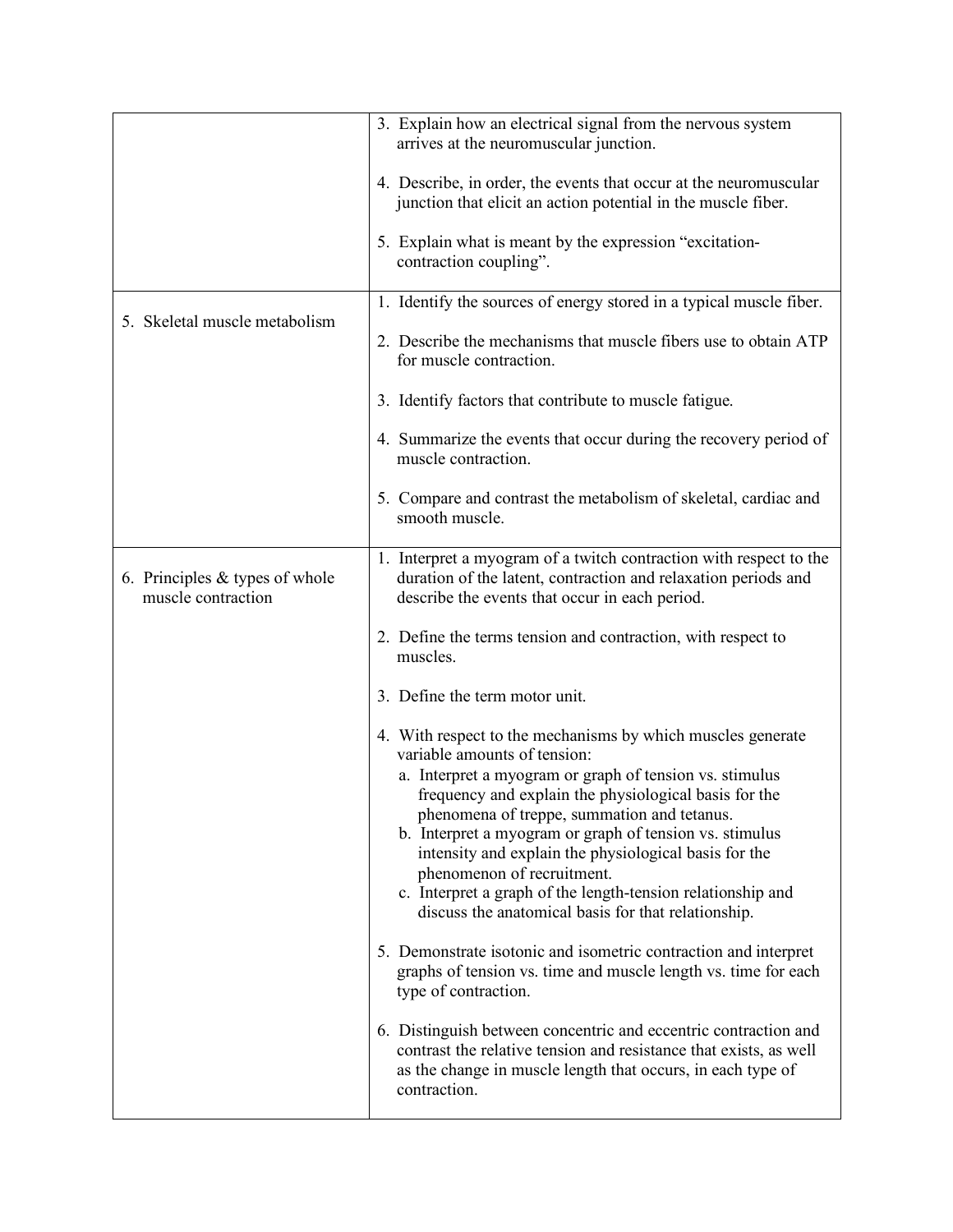| 7. Nomenclature of skeletal                  | Recognize how the name of a muscle can help identify its action,                                                                                                                                                                                                                                                |
|----------------------------------------------|-----------------------------------------------------------------------------------------------------------------------------------------------------------------------------------------------------------------------------------------------------------------------------------------------------------------|
| muscles                                      | appearance, or location.                                                                                                                                                                                                                                                                                        |
| 8. Location & function of the                | Identify the origin, insertion, and action of the major skeletal                                                                                                                                                                                                                                                |
| major skeletal muscles                       | muscles and demonstrate these muscle actions.                                                                                                                                                                                                                                                                   |
| 9. Group actions of skeletal<br>muscles      | 1. Define the terms prime mover (or agonist), antagonist,<br>synergist or fixator.<br>2. For a given movement, differentiate specific muscles that<br>function as prime mover, antagonist, synergist or fixator.                                                                                                |
| 10. Lever systems                            | 1. Differentiate among the three classes of levers in terms of the<br>relative position of fulcrum, effort and load, as well as in terms<br>of the relative power and range of motion.<br>2. Give examples in the human body of muscles and their<br>associated joints to illustrate each type of lever system. |
| 11. Application of homeostatic<br>mechanisms | 1. Provide specific examples to demonstrate how the muscular<br>system responds to maintain homeostasis in the body.<br>2. Explain how the muscular system relates to other body<br>systems to maintain homeostasis.<br>3. Identify specific types of muscle pathologies, such as, strain,<br>rhahdomyalysis.   |
| 12. Predictions related to                   | 1. Predict factors or situations affecting the muscular system that                                                                                                                                                                                                                                             |
| homeostatic imbalance,                       | could disrupt homeostasis.                                                                                                                                                                                                                                                                                      |
| including disease states $\&$                | 2. Predict the types of problems that would occur in the body, if                                                                                                                                                                                                                                               |
| disorders                                    | the muscular system could not maintain homeostasis.                                                                                                                                                                                                                                                             |

## **NERVOUS SYSTEM**

| 1. General functions of the<br>nervous system                                                 | Describe the major functions of the nervous system                                                                                                                                                            |
|-----------------------------------------------------------------------------------------------|---------------------------------------------------------------------------------------------------------------------------------------------------------------------------------------------------------------|
| 2. Organization of the nervous<br>system from both anatomical $\&$<br>functional perspectives | 1. Describe the nervous system as a control system identifying<br>nervous system elements that are sensory receptors, the<br>afferent pathway, control centers, the efferent pathway, and<br>effector organs. |
|                                                                                               | 2. Differentiate between the somatic and autonomic divisions of<br>the nervous system.                                                                                                                        |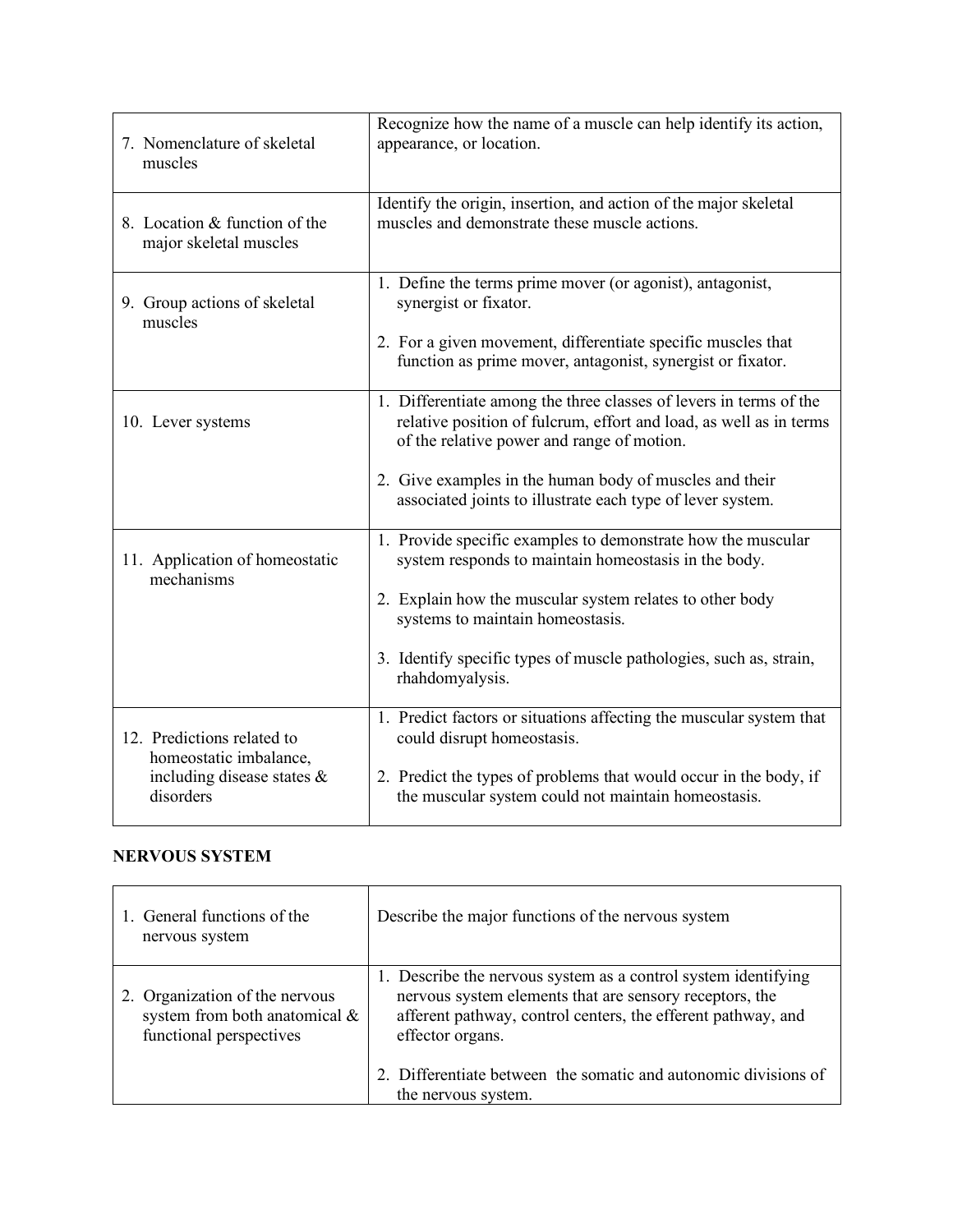| 3. Gross & microscopic anatomy<br>of nervous tissue                                                                                        | 1. Identify the parts of the nervous system that constitute the<br>central nervous system (CNS) and those that constitute the<br>peripheral nervous system (PNS).                                                                                                                                                                                                                                                                                                                                                                                                                                   |
|--------------------------------------------------------------------------------------------------------------------------------------------|-----------------------------------------------------------------------------------------------------------------------------------------------------------------------------------------------------------------------------------------------------------------------------------------------------------------------------------------------------------------------------------------------------------------------------------------------------------------------------------------------------------------------------------------------------------------------------------------------------|
|                                                                                                                                            | 2. With respect to the three structure types of neurons (unipolar,<br>bipolar $&$ mulipolar):<br>a. Identify each type of neuron.<br>b. Identify soma (cell body), axon, and dendrites.<br>c. State which parts of each type of neuron receive<br>information, which parts integrate information, and which<br>parts conduct the output signal of the neuron.<br>d. Identify the location of the cell bodies of each type of<br>neuron within the nervous system.<br>e. Identify a function of each type of neuron.<br>f. Describe how the anatomy of each type of neuron supports<br>its function. |
|                                                                                                                                            | 3. With respect to glial cells found in the CNS:<br>a. Identify four types of CNS glial cells.<br>b. Describe functions for each of those cells.<br>c. Explain how the anatomy of each CNS glial cell supports<br>its function.                                                                                                                                                                                                                                                                                                                                                                     |
|                                                                                                                                            | 4. With respect to glial cells found in the PNS:<br>a. List two types of PNS glial cells.<br>b. Describe functions for each of those cells.<br>c. Explain how the anatomy of each PNS glial cell supports its<br>function.                                                                                                                                                                                                                                                                                                                                                                          |
|                                                                                                                                            | 5. Define the term nerve.                                                                                                                                                                                                                                                                                                                                                                                                                                                                                                                                                                           |
|                                                                                                                                            | 6. Differentiate between a nerve and a CNS tract.                                                                                                                                                                                                                                                                                                                                                                                                                                                                                                                                                   |
|                                                                                                                                            | 1. Define permeability.                                                                                                                                                                                                                                                                                                                                                                                                                                                                                                                                                                             |
| 4. Neurophysiology, including<br>mechanism of resting<br>membrane potential,<br>production of action potentials,<br>& impulse transmission | 2. Explain how ion channels affect neuron selective permeability.                                                                                                                                                                                                                                                                                                                                                                                                                                                                                                                                   |
|                                                                                                                                            | 3. Contrast the relative concentrations of sodium, potassium, and<br>chloride ions inside and outside of a cell.                                                                                                                                                                                                                                                                                                                                                                                                                                                                                    |
|                                                                                                                                            | 4. Differentiate between a concentration gradient and an<br>electrical potential.                                                                                                                                                                                                                                                                                                                                                                                                                                                                                                                   |
|                                                                                                                                            | 5. Define electrochemical gradient.                                                                                                                                                                                                                                                                                                                                                                                                                                                                                                                                                                 |
|                                                                                                                                            | 6. With respect to ion channels:<br>a. Differentiate between passive and active ion channels.<br>b. Explain how passive ion channels cause development of the<br>resting membrane potential in neurons.                                                                                                                                                                                                                                                                                                                                                                                             |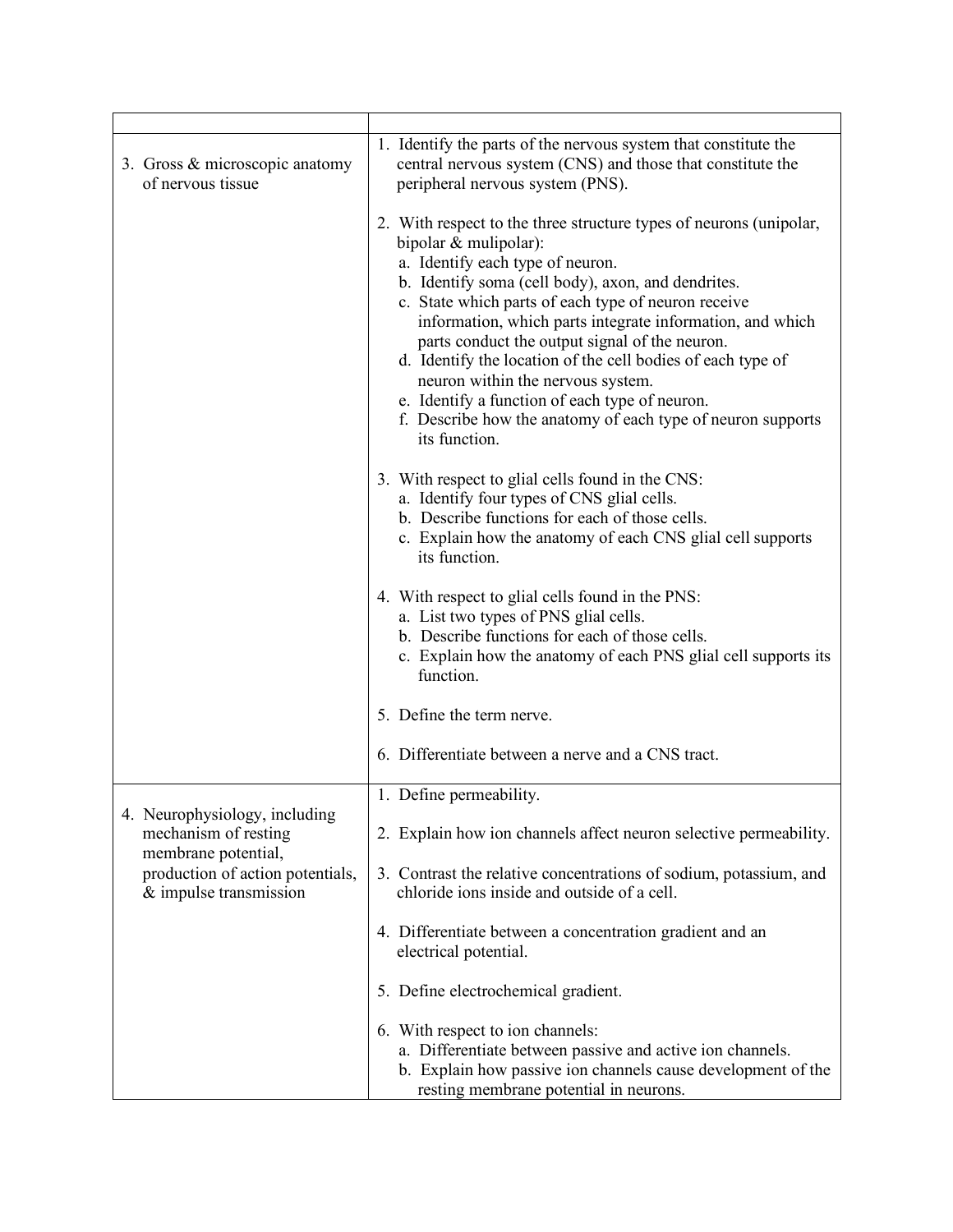|                                                                | c. Differentiate between voltage-gated and chemically-gated<br>ion channels.<br>d. Describe the voltage-gated ion channels that are essential                                                                                                                                   |
|----------------------------------------------------------------|---------------------------------------------------------------------------------------------------------------------------------------------------------------------------------------------------------------------------------------------------------------------------------|
|                                                                | for development of the action potential.                                                                                                                                                                                                                                        |
|                                                                | 7. Discuss the sequence of events that must occur for an action<br>potential to be generated.                                                                                                                                                                                   |
|                                                                | 8. Describe the role of the sodium-potassium exchange pump in<br>maintaining the resting membrane potential and making<br>continued action potentials possible.                                                                                                                 |
|                                                                | 9. Define threshold.                                                                                                                                                                                                                                                            |
|                                                                | 10. Discuss the role of positive feedback in generation of the<br>action potential.                                                                                                                                                                                             |
|                                                                | 11. Interpret a graph showing the voltage vs. time relationship of<br>an action potential, and relate the terms depolarize, repolarize,<br>and hyperpolarize to the events of an action potential.                                                                              |
|                                                                | 12. With respect to the refractory periods:<br>a. Define absolute and relative refractory periods.<br>b. Explain the physiological basis of the absolute and relative<br>refractory periods.<br>c. Discuss the consequence of a neuron having an absolute<br>refractory period. |
|                                                                | 13. With respect to impulse conduction:<br>a. Describe how local circuit currents cause impulse<br>conduction in an unmyelinated axon.<br>b. Explain how axon diameter and myelination affect<br>conduction velocity.<br>c. Describe salutatory conduction.                     |
| 5. Neurotransmitters & their roles<br>in synaptic transmission | 1. Identify the presynaptic and postsynaptic cells at a synapse.                                                                                                                                                                                                                |
|                                                                | 2. Identify the structures that comprise a chemical synapse.                                                                                                                                                                                                                    |
|                                                                | 3. Describe the synaptic (axon) terminal.                                                                                                                                                                                                                                       |
|                                                                | 4. Restate the steps that lead from the action potential arriving in<br>the synaptic terminal to the release of neurotransmitter from<br>synaptic vesicles.                                                                                                                     |
|                                                                | 5. Discuss the relationship between a neurotransmitter and its<br>receptor.                                                                                                                                                                                                     |
|                                                                | 6. Explain how the receptors for neurotransmitters are related to<br>chemically-gated ion channels.                                                                                                                                                                             |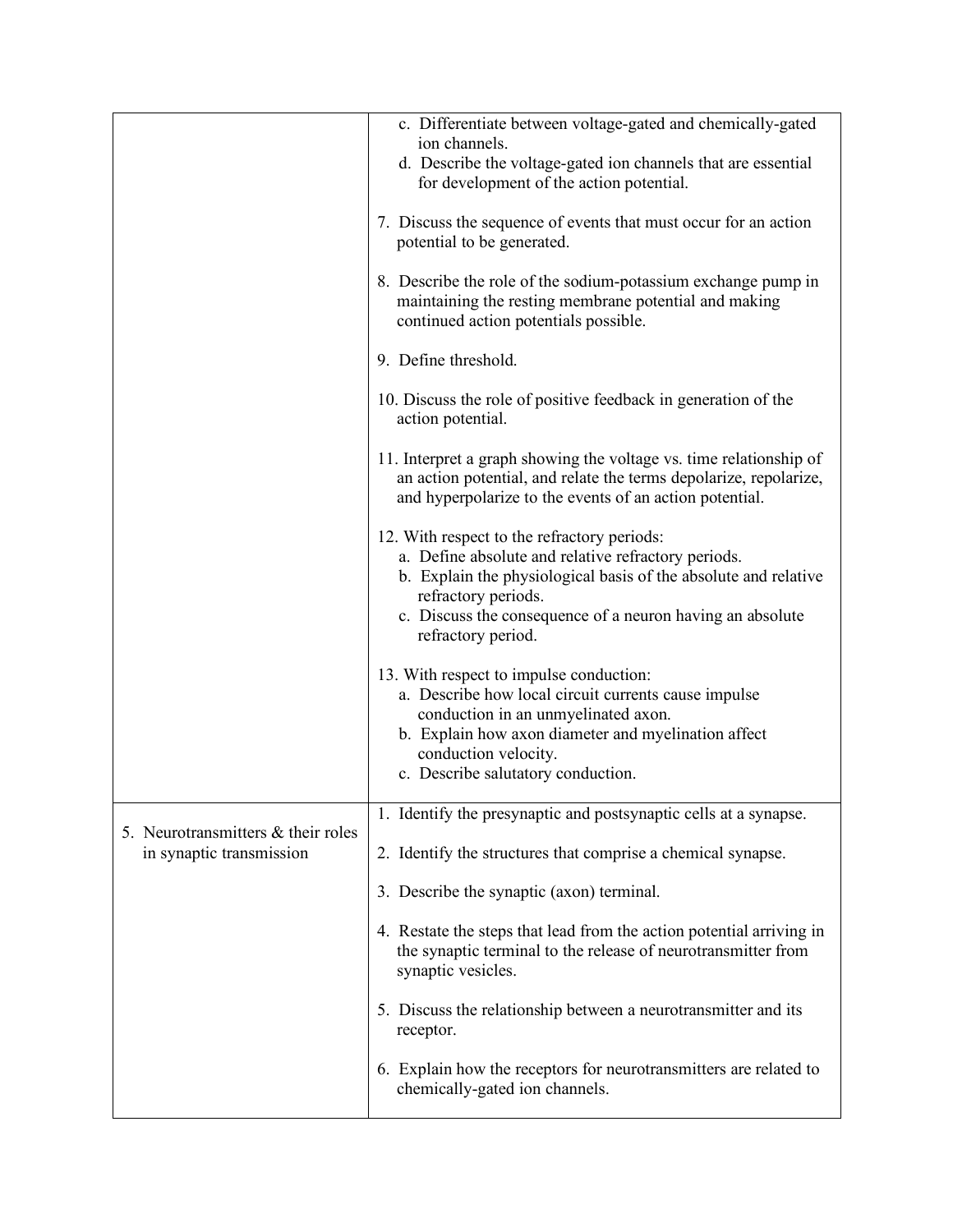|                                      | 7. Describe the events of synaptic transmission in proper<br>chronological order.                                                                                                                                                                                                                                                           |
|--------------------------------------|---------------------------------------------------------------------------------------------------------------------------------------------------------------------------------------------------------------------------------------------------------------------------------------------------------------------------------------------|
|                                      | 8. Define excitatory postsynaptic potential (EPSP) and inhibitory<br>postsynaptic potential (IPSP) and interpret graphs showing the<br>voltage vs. time relationship of an EPSP and an IPSP.                                                                                                                                                |
|                                      | 9. Explain termporaland spatial summation of synaptic potentials.                                                                                                                                                                                                                                                                           |
|                                      | 10. Explain how movement of sodium ions alone, or movement of<br>both sodium and potassium ions, across the postsynaptic cell<br>membrane can excite a neuron.                                                                                                                                                                              |
|                                      | 11. Explain how movement of potassium or chloride ions across<br>the postsynaptic cell membrane can inhibit a neuron.                                                                                                                                                                                                                       |
|                                      | 12. Compare and contrast synaptic potentials with action<br>potentials.                                                                                                                                                                                                                                                                     |
|                                      | 13. Explain how a single neurotransmitter may be excitatory at<br>one synapse and inhibitory at another.                                                                                                                                                                                                                                    |
|                                      | 14. Describe the mechanism by which neurotransmitters may<br>have indirect (metabotropic) effects on postsynaptic cells.                                                                                                                                                                                                                    |
|                                      | 15. List the most common excitatory neurotransmitter(s) in the<br>CNS and the most common inhibitory neurotransmitter(s) in<br>the CNS.                                                                                                                                                                                                     |
|                                      | 16. Propose a possible CNS function for each biogenic amine<br>neurotransmitter.                                                                                                                                                                                                                                                            |
|                                      | 17. Compare and contrast chemical and electrical synapses.                                                                                                                                                                                                                                                                                  |
| 6. Sensory receptors $&$ their roles | 1. Describe exteroceptors, interoceptors and proprioceptors in<br>terms of the general location of each in the body and the origin<br>of the stimuli that each receives.                                                                                                                                                                    |
|                                      | 2. Describe each of the following types of receptors, indicating<br>what sensation it detects and giving an example of where it can<br>be found in the body: pain receptors (nociceptors), temperature<br>receptors, mechanoreceptors (including proprioceptors and<br>barorceptors/pressorecptors), chemoreceptors, and<br>photoreceptors. |
|                                      | 3. Explain the generator potential that occurs when receptors for<br>general senses are stimulated.                                                                                                                                                                                                                                         |
|                                      | 4. Describe the relationship between unipolar neurons and<br>receptors for general senses.                                                                                                                                                                                                                                                  |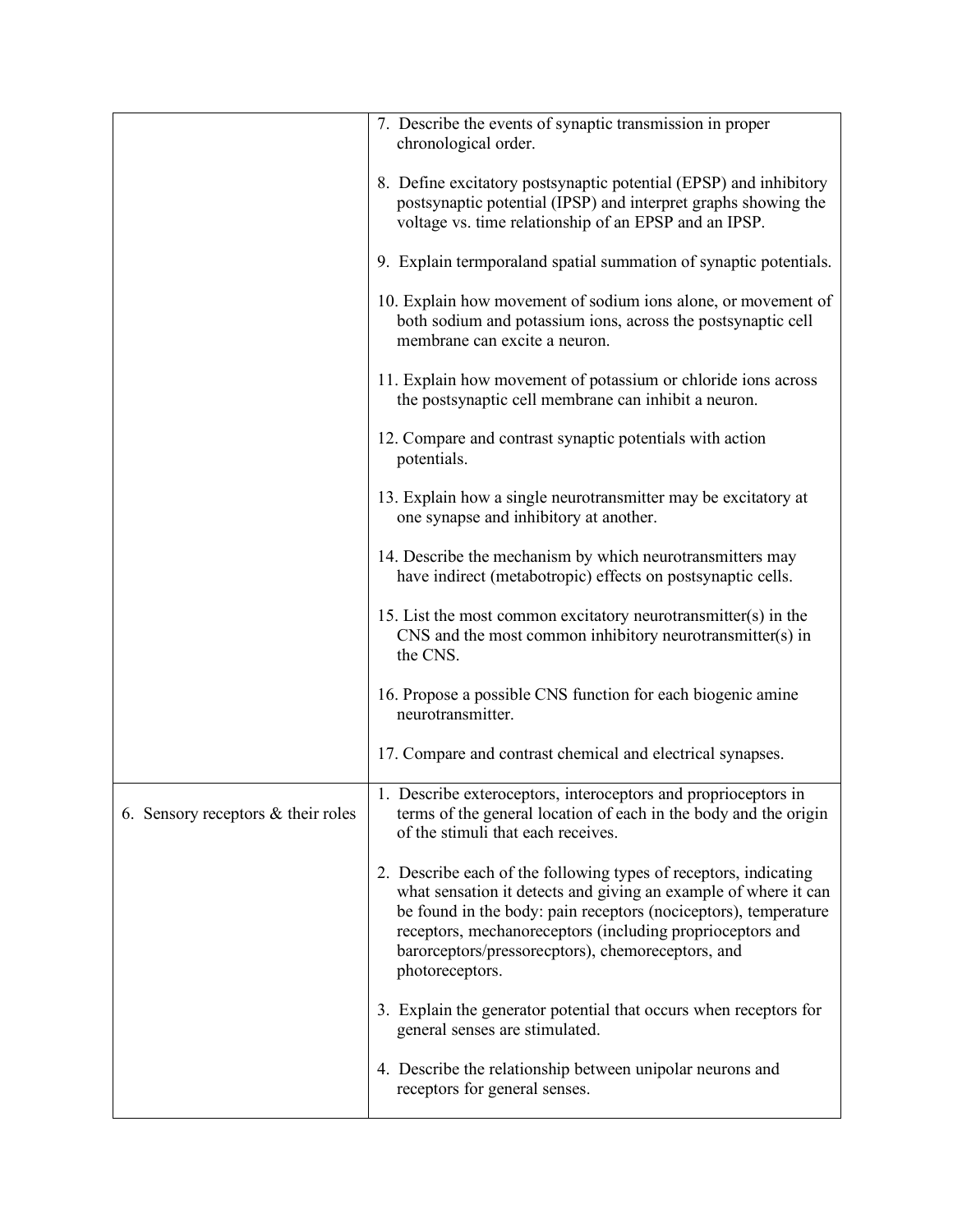|                                                                                    | 5. Differentiate between the site of action potential generation in<br>a unipolar neuron and a multipolar neuron.                                                                                           |
|------------------------------------------------------------------------------------|-------------------------------------------------------------------------------------------------------------------------------------------------------------------------------------------------------------|
|                                                                                    | 6. Explain the phenomenon of adaptation.                                                                                                                                                                    |
|                                                                                    | 7. Compare and contrast receptors for the special senses with<br>receptors for general sensation.                                                                                                           |
| 7. Division, origin, $&$ function of<br>component parts of the brain               | 1. Identify the five developmental regions of the brain and<br>identify the major areas of the adult brain that arise from each<br>region.                                                                  |
|                                                                                    | 2. Correlate functions with each major area of the adult brain.                                                                                                                                             |
|                                                                                    | 3. Describe the orientation of the brain relative to bones of the<br>skull.                                                                                                                                 |
|                                                                                    | 4. Identify the five lobes of the cerebral cortex and describe how<br>the motor and sensory functions of the cerebrum are distributed<br>among the lobes.                                                   |
|                                                                                    | 5. Explain why the sensory and motor homunculi are relevant<br>clinically.                                                                                                                                  |
|                                                                                    | 6. Discuss the concept of cerebral hemispheric specialization and<br>the role of the corpus callosum in connecting the two halves of<br>the cerebrum.                                                       |
|                                                                                    | 7. Describe the location and functions of the limbic system.                                                                                                                                                |
|                                                                                    | 8. Describe the parts of the brain involved in storage of long term<br>memory and discuss possible mechanisms of memory<br>consolidation.                                                                   |
|                                                                                    | 9. Describe the location and functions of the reticular activating<br>system.                                                                                                                               |
| 8. Protective roles of the cranial<br>bones, meninges, $\&$<br>cerebrospinal fluid | 1. Describe how the bones of the skull protect the brain.                                                                                                                                                   |
|                                                                                    | 2. Identify the meninges and describe their functional<br>relationship to the brain and cranial bones.                                                                                                      |
|                                                                                    | 3. Describe the functions of cerebrospinal fluid, as well as the<br>details of its production, its circulation within the central<br>nervous system, and its ultimate reabsorption into the<br>bloodstream. |
|                                                                                    | 4. Describe the structural basis for, and the importance of the<br>blood brain barrier.                                                                                                                     |
|                                                                                    | 1. Identify the cranial nerves by name and number.                                                                                                                                                          |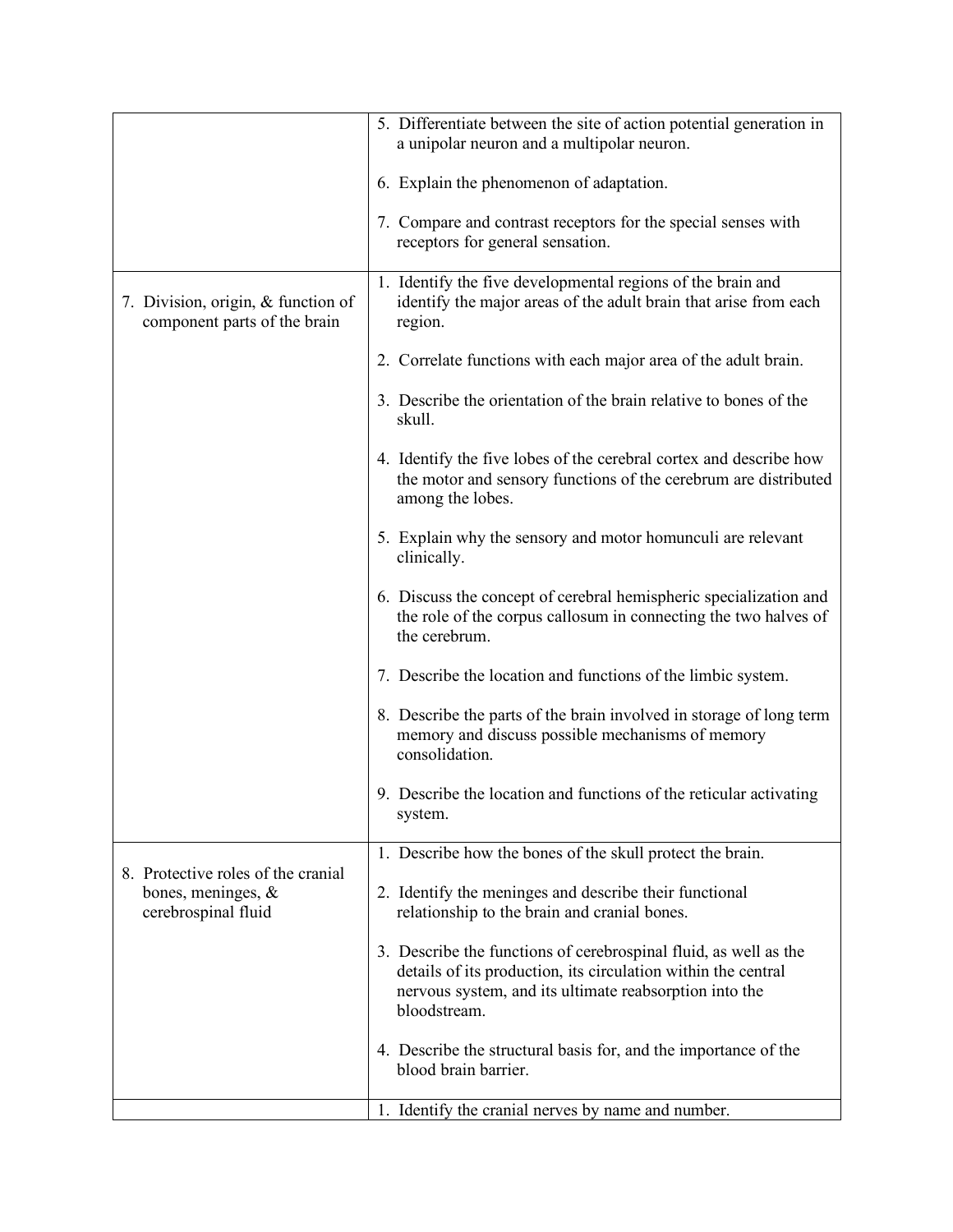| 9. Structure & function of cranial<br>nerves                               | 2. Describe the specific functions of each of the cranial nerves<br>and classify each as sensory, motor or mixed.                                                                                                                                                          |
|----------------------------------------------------------------------------|----------------------------------------------------------------------------------------------------------------------------------------------------------------------------------------------------------------------------------------------------------------------------|
|                                                                            | 3. Describe the location of the cranial nerve nuclei and the<br>ganglia associated with the cranial nerves.                                                                                                                                                                |
|                                                                            | 4. Propose how knowledge of the anatomy of cranial nerve nuclei<br>can be used to help pinpoint damage to particular regions of<br>the brain stem.                                                                                                                         |
| 10. Anatomy of the spinal cord,<br>spinal and cranial nerves, and<br>brain | 1. Describe the gross anatomy of the spinal cord and spinal<br>nerves and specify their location relative to the anatomy of the<br>skeletal system.                                                                                                                        |
|                                                                            | 2. Identify the anatomical features seen in a cross sectional view<br>of the spinal cord.                                                                                                                                                                                  |
|                                                                            | 3. Contrast the relative position of gray matter and white matter<br>in the spinal cord with the corresponding arrangement of gray<br>and white matter in the brain.                                                                                                       |
|                                                                            | 4. Identify the dorsal root ganglia, dorsal and ventral roots, and<br>spinal nerves.                                                                                                                                                                                       |
|                                                                            | 5. Discuss how the structures root, nerve, ramus, plexus, tract and<br>ganglion relate to one another.                                                                                                                                                                     |
|                                                                            | 6. Identify the four spinal nerve plexuses and give examples of<br>nerves that emerge from each.                                                                                                                                                                           |
|                                                                            | 7. Distinguish between ascending and descending tracts in the<br>spinal cord.                                                                                                                                                                                              |
|                                                                            | 8. Describe the concept of dermatomes and explain why they are<br>clinically significant.                                                                                                                                                                                  |
|                                                                            | 9. Locate and determine the functions of important brain regions                                                                                                                                                                                                           |
|                                                                            | 1. Define the term reflex.                                                                                                                                                                                                                                                 |
| 11. Reflexes $&$ their roles in<br>nervous system function                 | 2. Describe reflex responses in terms of the major structural and<br>functional components of a reflex arc.                                                                                                                                                                |
|                                                                            | 3. Distinguish between each of the following pairs of reflexes:<br>intrinsic (inborn) reflexes vs. learned reflexes, somatic vs.<br>visceral reflexes, monosynaptic vs. polysynaptic reflexes, and<br>ipsilateral vs. contralateral reflexes, cranial and spinal reflexes. |
|                                                                            | 4. Explain the terms spinal reflex and intersegmental spinal<br>reflex.                                                                                                                                                                                                    |